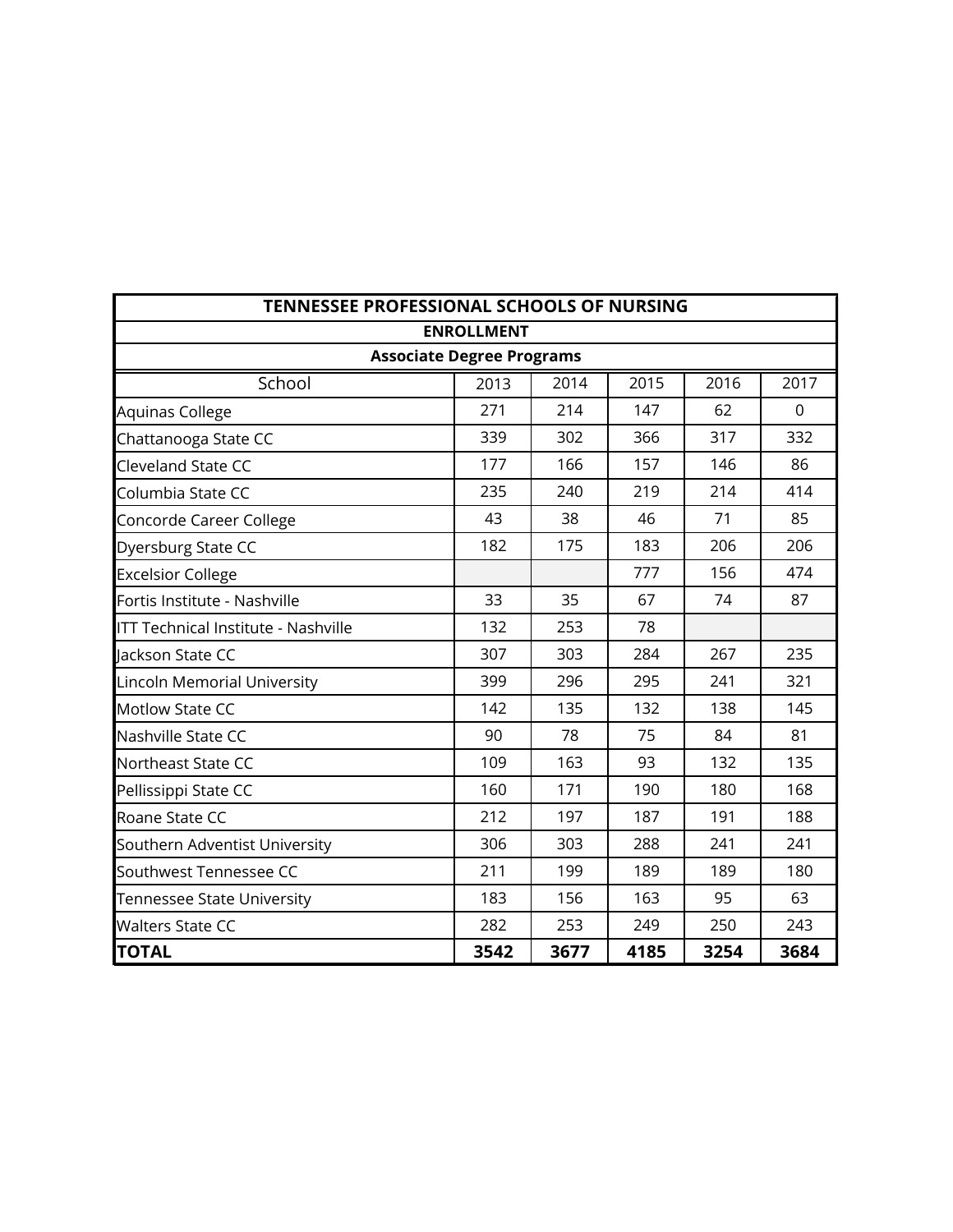| <b>TENNESSEE PROFESSIONAL SCHOOLS OF NURSING</b> |                                |                     |           |                |      |                |              |  |  |
|--------------------------------------------------|--------------------------------|---------------------|-----------|----------------|------|----------------|--------------|--|--|
|                                                  | <b>ENROLLMENT</b>              |                     |           |                |      |                |              |  |  |
|                                                  | <b>BSN PROGRAMS</b>            |                     |           |                |      |                |              |  |  |
| School                                           | <b>Initial RN</b><br>Licensure | RN to<br><b>BSN</b> | 2013      | 2014           | 2015 | 2016           | 2017         |  |  |
| American Sentinel University                     |                                | 54                  |           |                | 43   | 43             | 54           |  |  |
| Aquinas College                                  | $\mathbf 0$                    | 0                   | 19        | 26             | 65   | 107            | 0            |  |  |
| Arkansas State University                        |                                | 242                 |           | 2              | 10   | 27             | 242          |  |  |
| Austin Peay State University                     | 244                            | 43                  | 290       | 323            | 295  | 296            | 287          |  |  |
| Baptist Memorial College of Hlth Sciences        | 438                            | 35                  | 496       | 526            | 504  | 480            | 473          |  |  |
| <b>Belmont University</b>                        | 403<br>8<br>552<br>574         |                     |           | 503            | 609  | 411            |              |  |  |
| <b>Bethel University</b>                         | 59                             | 21                  | 54        | 75             | 70   | 78             | 80           |  |  |
| Carson Newman College                            | 103                            | 3                   | 101       | 111            | 116  | 92             | 106          |  |  |
| Chamberlain College                              |                                | 87                  |           |                | 14   | 65             | 87           |  |  |
| Christian Brothers University                    |                                | 56                  | 59        | 64             | 64   | 40             | 56           |  |  |
| <b>Cumberland University</b>                     | 222                            | 42                  | 311       | 381            | 343  | 288            | 264          |  |  |
| <b>Drexel University</b>                         |                                | 1                   |           | $\overline{4}$ | 4    | $\overline{2}$ | $\mathbf{1}$ |  |  |
| East Tennessee State University                  | 618                            | 94                  | 718       | 695            | 742  | 668            | 712          |  |  |
| Freed-Hardeman University                        | 104                            | 0                   | 41        | 42             | 45   | 72             | 104          |  |  |
| King University                                  | 54                             | 212                 | 602       | 606            | 528  | 434            | 266          |  |  |
| Lee University                                   | 204                            | 0                   |           | 58             | 100  | 152            | 204          |  |  |
| Lincoln Memorial University                      | 215                            | 101                 | 179       | 221            | 222  | 257            | 316          |  |  |
| Lipscomb University                              | 102                            |                     | 154       | 163            | 163  | 123            | 102          |  |  |
| Marian University                                | 168                            |                     | $\pmb{0}$ | 38             | 92   | 107            | 168          |  |  |
| Martin Methodist College                         | 61                             | $\mathbf 0$         | 76        | 104            | 96   | 77             | 61           |  |  |
| Middle Tennessee State University                | 298                            | 15                  | 420       | 400            | 395  | 349            | 313          |  |  |
| Milligan College                                 | 50                             | 5                   | 117       | 97             | 88   | 66             | 55           |  |  |
| <b>Regis University</b>                          |                                | $\mathbf 0$         |           | 6              | 10   | 1              | $\mathbf 0$  |  |  |
| Saint Joseph's College of Maine                  |                                | $\mathsf{O}\xspace$ |           |                | 0    | $\mathbf 0$    | $\mathbf 0$  |  |  |
| South College                                    | 108                            | 3                   | 66        | 63             | 64   | 75             | 111          |  |  |
| Southern Adventist University                    |                                | 129                 | 148       | 108            | 156  | 138            | 129          |  |  |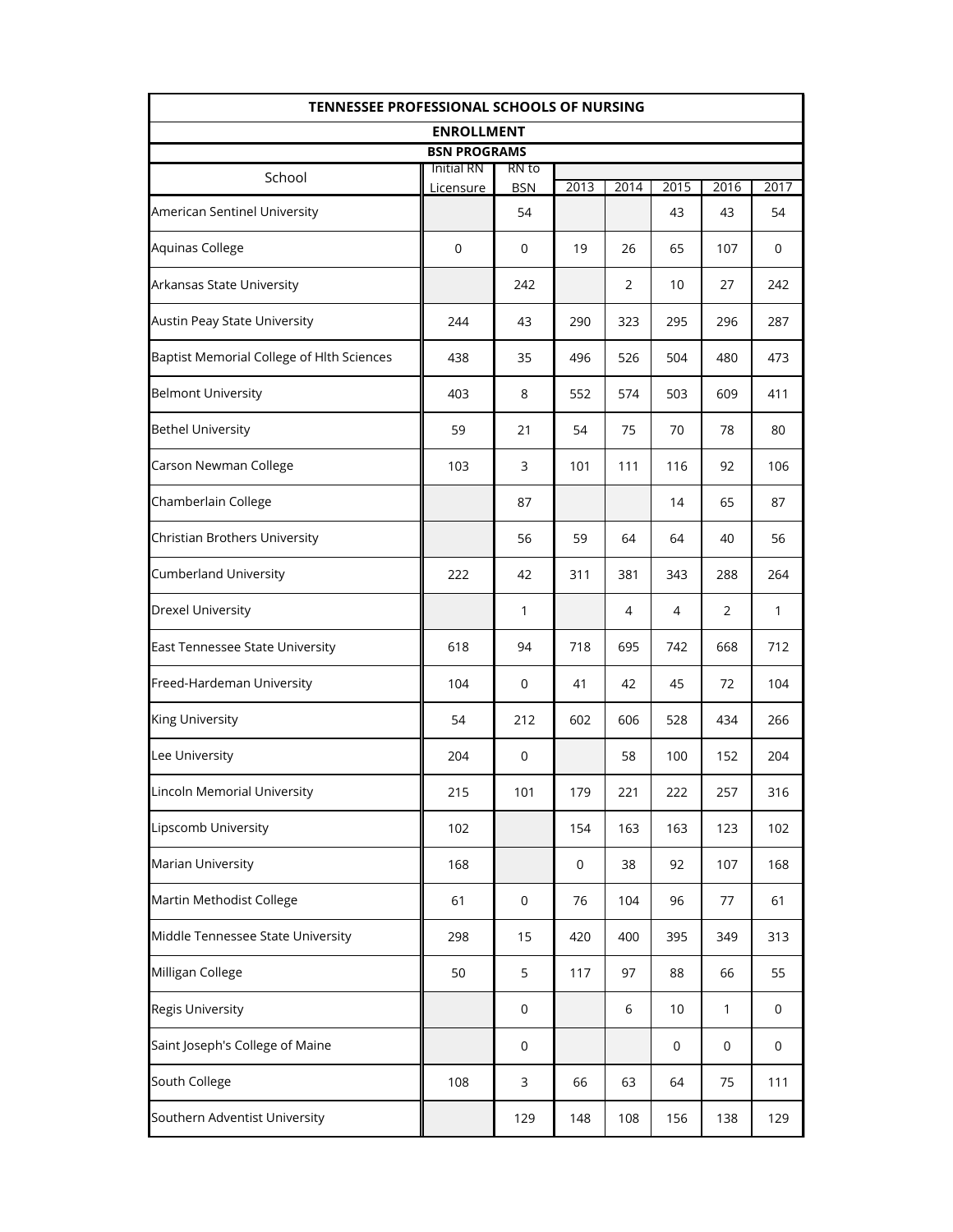| <b>TENNESSEE PROFESSIONAL SCHOOLS OF NURSING</b> |                                |                     |      |      |      |      |      |
|--------------------------------------------------|--------------------------------|---------------------|------|------|------|------|------|
|                                                  | <b>ENROLLMENT</b>              |                     |      |      |      |      |      |
|                                                  | <b>BSN PROGRAMS</b>            |                     |      |      |      |      |      |
| School                                           | <b>Initial RN</b><br>Licensure | RN to<br><b>BSN</b> | 2013 | 2014 | 2015 | 2016 | 2017 |
| Southern New Hampshire University                |                                | 17                  |      |      |      | 10   | 17   |
| Tennessee State University                       | 50                             | 10                  | 116  | 117  | 119  | 58   | 60   |
| Tennessee Technological University               | 324                            | 11                  | 214  | 245  | 300  | 313  | 335  |
| Tennessee Wesleyan College                       | 102                            | 13                  | 146  | 155  | 150  | 137  | 115  |
| Trevecca Nazarene University                     | 39                             |                     | 39   | 41   | 40   | 38   | 39   |
| Tusculum College                                 | 49                             | 0                   | 23   | 49   | 43   | 43   | 49   |
| Union University                                 | 409                            | 7                   | 346  | 451  | 325  | 372  | 416  |
| University of Alabama                            |                                | 7                   |      | 5    | 2    | 6    | 7    |
| University of Arkansas                           |                                |                     |      |      | 205  | 0    | 0    |
| University of Memphis                            | 694                            | 114                 | 567  | 607  | 722  | 791  | 808  |
| University of Michigan - Flint                   |                                | 1                   |      |      | 1    | 0    | 1    |
| University of North Alabama                      |                                | 6                   |      |      | 12   | 19   | 6    |
| University of South Alabama                      |                                | 2                   |      |      | 0    | 0    | 2    |
| University of TN - Chattanooga                   | 188                            | 86                  | 387  | 327  | 293  | 295  | 274  |
| University of TN - Knoxville                     | 574                            | 59                  | 499  | 514  | 576  | 618  | 633  |
| University of TN - Martin                        | 141                            | 70                  | 170  | 208  | 226  | 205  | 211  |
| University of TN Health Science Center           | 186                            | 8                   | 51   | 131  | 146  | 122  | 194  |
| <b>Walden University</b>                         |                                | 9                   |      |      |      | 9    | 9    |
| Western Governors University Tennessee           |                                | 391                 | 58   | 142  | 309  | 350  | 391  |
| <b>TOTAL</b>                                     | 6207                           | 1962                | 6961 | 7679 | 8201 | 8032 | 8169 |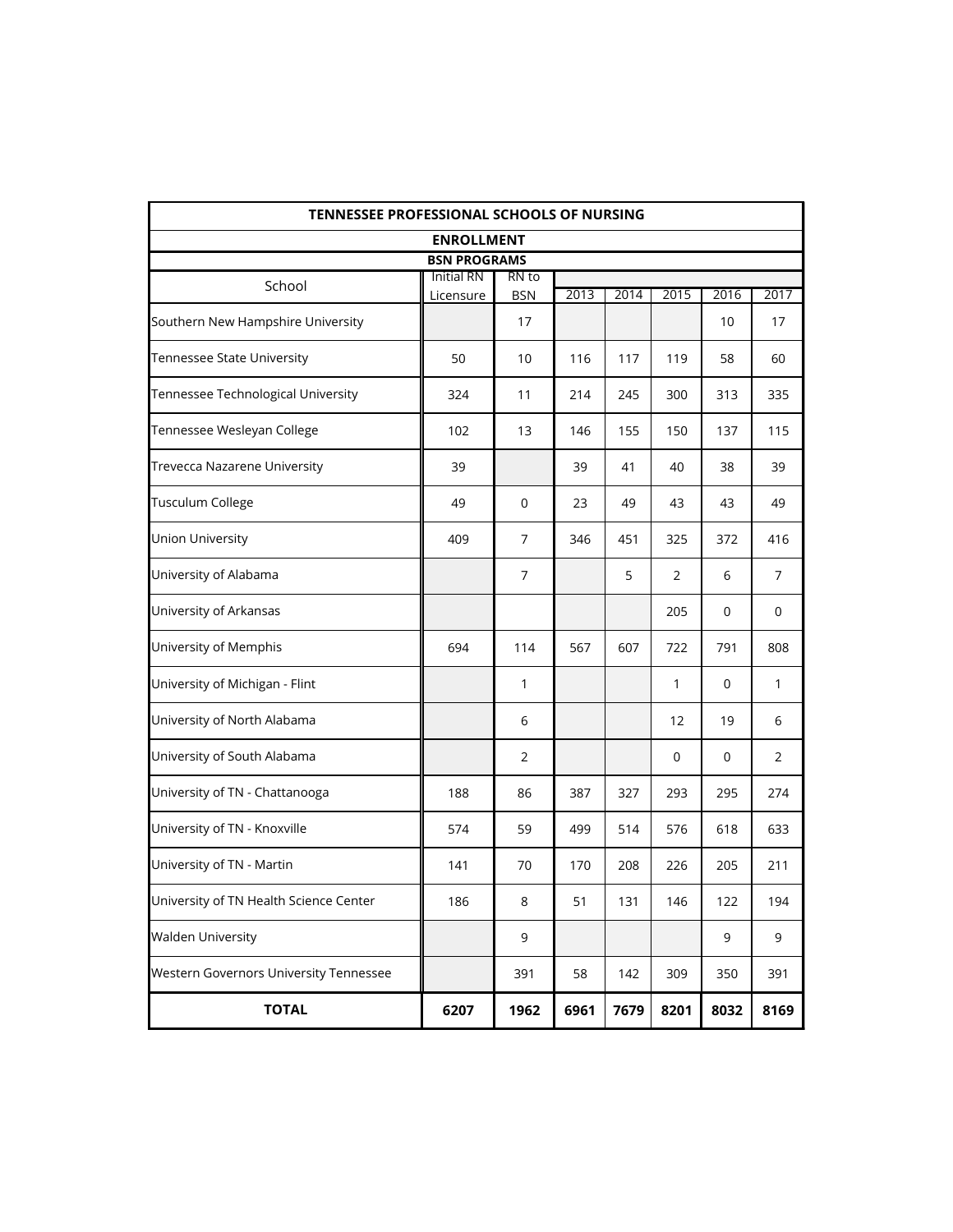| <b>TENNESSEE PROFESSIONAL SCHOOLS OF NURSING</b> |                    |                                              |      |                |                         |                |                |  |
|--------------------------------------------------|--------------------|----------------------------------------------|------|----------------|-------------------------|----------------|----------------|--|
|                                                  |                    | <b>ENROLLMENT</b><br><b>MASTERS PROGRAMS</b> |      |                |                         |                |                |  |
|                                                  |                    | Program Entry                                |      |                | <b>Total Enrollment</b> |                |                |  |
| School                                           | Initial<br>License | TNe-<br>Campus                               | 2013 | 2014           | 2015                    | 2016           | 2017           |  |
| American Sentinel University                     |                    |                                              |      |                | 27                      | 21             | 19             |  |
| Aquinas College                                  |                    |                                              | 14   | 14             | 4                       | $\mathbf 0$    | $\mathbf 0$    |  |
| <b>Austin Peay State University</b>              |                    | 149                                          | 181  | 207            | 167                     | 154            | 149            |  |
| <b>Belmont University</b>                        |                    |                                              | 68   | 58             | 49                      | 52             | 53             |  |
| Carson Newman College                            |                    |                                              | 56   | 53             | 49                      | 50             | 45             |  |
| Chamberlain College                              |                    |                                              |      |                | 4                       | 34             | 73             |  |
| <b>Cumberland University</b>                     |                    |                                              |      |                | $\mathbf 0$             | 9              | 18             |  |
| Drexel University                                |                    |                                              |      | 8              | 8                       | 16             | 8              |  |
| Duke University                                  |                    |                                              |      |                |                         | 5              | 13             |  |
| East Tennessee State University                  |                    |                                              | 287  | 340            | 411                     | 298            | 300            |  |
| <b>Frontier Nursing University</b>               |                    |                                              | 63   | 55             | 43                      | 52             | 56             |  |
| George Washington University                     |                    |                                              |      |                |                         |                | 5              |  |
| King University                                  |                    |                                              | 129  | 175            | 177                     | 181            | 184            |  |
| Lincoln Memorial University                      |                    |                                              | 147  | 148            | 160                     | 155            | 149            |  |
| Loyola University                                |                    |                                              |      |                |                         |                | 4              |  |
| Maryville University                             |                    |                                              |      | 3              | 52                      | 87             | 65             |  |
| Middle Tennessee School of Anesthesia            |                    |                                              | 203  | 198            | 204                     | 213            | 210            |  |
| Middle Tennessee State University                |                    |                                              | 232  | 237            | 190                     | 176            | 187            |  |
| <b>Regis University</b>                          |                    |                                              |      | $\overline{7}$ | 5                       | 5              | 1              |  |
| Rocky Mountain University                        |                    |                                              |      |                |                         | 0              | 0              |  |
| Saint Joseph's College of Maine                  |                    |                                              |      |                | 4                       | $\overline{2}$ | $\overline{2}$ |  |
| Saint Louis University                           |                    |                                              |      |                | 6                       | 7              | $\overline{2}$ |  |
| Samford University                               |                    |                                              |      | 12             | 18                      | 14             | 11             |  |
| South College                                    |                    |                                              |      |                |                         |                | 6              |  |
| Southern Adventist University                    |                    |                                              | 175  | 191            | 197                     | 183            | 181            |  |
| Southern New Hampshire University                |                    |                                              |      |                |                         | 1              | 1              |  |
| Tennessee State University                       |                    | 109                                          | 345  | 328            | 423                     | 334            | 190            |  |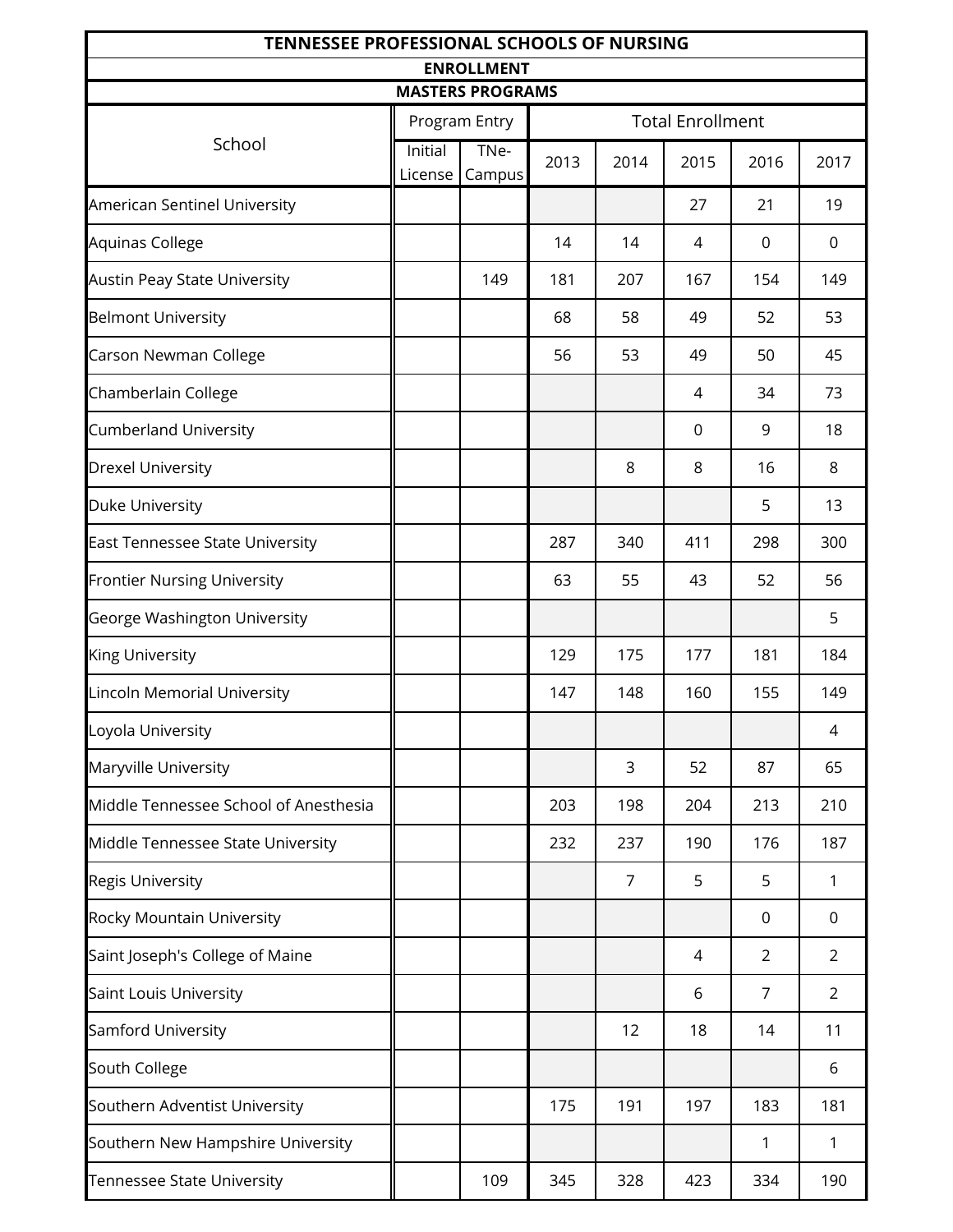| TENNESSEE PROFESSIONAL SCHOOLS OF NURSING |         |                         |      |      |                         |                |                |  |
|-------------------------------------------|---------|-------------------------|------|------|-------------------------|----------------|----------------|--|
|                                           |         | <b>ENROLLMENT</b>       |      |      |                         |                |                |  |
|                                           |         | <b>MASTERS PROGRAMS</b> |      |      |                         |                |                |  |
|                                           |         | Program Entry           |      |      | <b>Total Enrollment</b> |                |                |  |
| School                                    | Initial | TNe-                    | 2013 | 2014 | 2015                    | 2016           | 2017           |  |
| Tennessee Technological University        | License | Campus<br>101           | 122  | 133  | 117                     | 102            | 101            |  |
| <b>Tusculum College</b>                   |         |                         |      |      |                         |                | 38             |  |
| <b>Union University</b>                   |         |                         | 172  | 169  | 93                      | 101            | 137            |  |
| University of Alabama                     |         |                         |      | 6    | 5                       | 4              | 3              |  |
| University of Alabama - Birmingham        |         |                         |      |      | 45                      | 66             | 77             |  |
| University of North Alabama               |         |                         |      |      | 8                       | 10             | 3              |  |
| University of South Alabama               |         |                         |      |      | 52                      | 35             | 122            |  |
| University of Arkansas                    |         |                         |      |      | 17                      | 0              | 0              |  |
| University of Michigan - Flint            |         |                         |      | 1    | $\Omega$                | $\overline{0}$ | $\overline{0}$ |  |
| University of Memphis                     |         | 127                     | 256  | 242  | 252                     | 290            | 235            |  |
| University of TN at Chattanooga           |         |                         | 97   | 85   | 66                      | 80             | 95             |  |
| University of TN at Knoxville             |         |                         | 109  | 119  | 129                     | 137            | 121            |  |
| University of TN Health Science Center    |         |                         | 94   | 38   | 3                       | $\overline{0}$ | $\mathbf 0$    |  |
| Vanderbilt University                     | 376     |                         | 705  | 668  | 621                     | 669            | 668            |  |
| <b>Walden University</b>                  |         |                         |      |      |                         | 53             | 77             |  |
| <b>Western Governors University</b>       |         |                         | 24   | 59   | 86                      | 165            | 359            |  |
| <b>Total</b>                              | 376     | 486                     | 3479 | 3554 | 3692                    | 3761           | 3968           |  |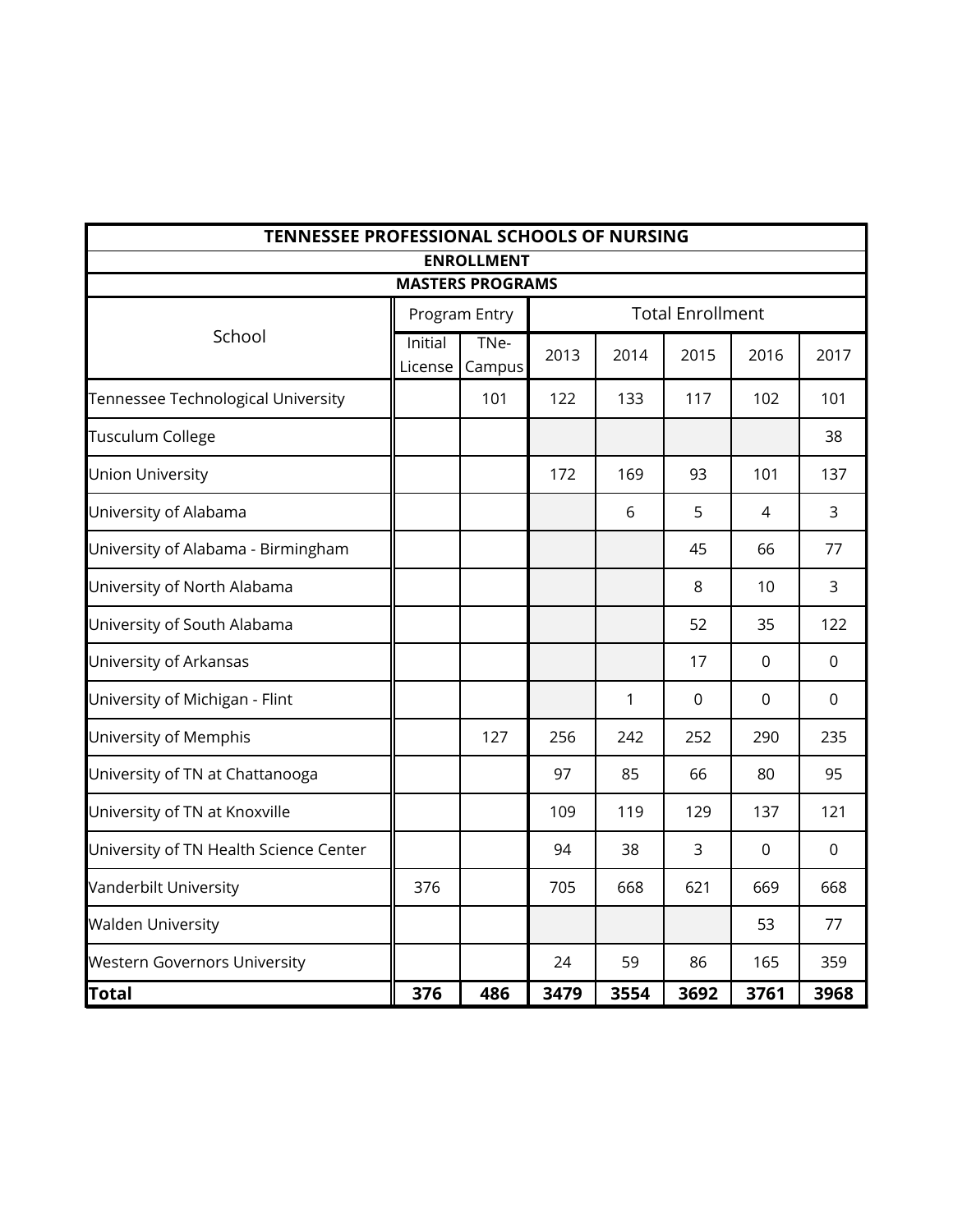| <b>TENNESSEE PROFESSIONAL SCHOOLS OF NURSING</b> |                     |                          |      |                         |             |                |                  |  |
|--------------------------------------------------|---------------------|--------------------------|------|-------------------------|-------------|----------------|------------------|--|
|                                                  |                     | <b>TOTAL ENROLLMENT</b>  |      |                         |             |                |                  |  |
|                                                  |                     | <b>DOCTORAL PROGRAMS</b> |      |                         |             |                |                  |  |
|                                                  | Program Type        |                          |      | <b>Total Enrollment</b> |             |                |                  |  |
| School                                           | DNP/<br><b>DNAP</b> | PhD                      | 2013 | 2014                    | 2015        | 2016           | 2017             |  |
| American Sentinel University                     | 8                   |                          |      |                         | 8           | 9              | 8                |  |
| Arkansas State University                        | 3                   |                          |      |                         | 15          | $\mathbf{1}$   | 3                |  |
| <b>Belmont University</b>                        | 34                  |                          | 15   | 29                      | 40          | 38             | 34               |  |
| Chamberlain College                              | $\overline{7}$      |                          |      |                         | 1           | $\overline{2}$ | $\overline{7}$   |  |
| <b>Drexel University</b>                         | $\overline{2}$      |                          |      | 3                       | 3           | $\overline{2}$ | $\overline{2}$   |  |
| East Tennessee State University                  | 56                  | 21                       | 97   | 100                     | 100         | 94             | 77               |  |
| <b>Frontier Nursing University</b>               | $\overline{7}$      |                          | 3    | 3                       | 4           | 5              | $\overline{7}$   |  |
| George Washingon University                      | 3                   |                          |      |                         |             |                | 3                |  |
| <b>King University</b>                           | 9                   |                          |      | $\overline{7}$          | 9           | $\overline{7}$ | 9                |  |
| Lincoln Memorial University                      | 4                   |                          |      |                         | 8           | $\overline{7}$ | 4                |  |
| Loyola University                                | 1                   |                          |      |                         |             |                | 1                |  |
| Maryville University                             | 6                   |                          |      |                         | 8           | 6              | 6                |  |
| Middle TN School of Anesthesia                   | 49                  |                          | 12   | 16                      | 25          | 14             | 49               |  |
| <b>Regis University</b>                          | $\boldsymbol{0}$    |                          |      |                         | $\mathbf 0$ | 0              | $\boldsymbol{0}$ |  |
| Rocky Mountain University                        | $\mathbf 0$         |                          |      |                         |             | 0              | $\mathbf 0$      |  |
| Saint Louis University                           | 1                   |                          |      |                         | 4           | 1              | 1                |  |
| Samford University                               | 6                   |                          |      | 6                       | 6           | 9              | 6                |  |
| Southern Adventist University                    | 30                  |                          | 10   | 17                      | 27          | 20             | 30               |  |
| Tennessee Technological University               | $\overline{7}$      |                          |      |                         |             |                | $\overline{7}$   |  |
| <b>Union University</b>                          | 131                 |                          | 63   | 148                     | 128         | 131            | 131              |  |
| University of Alabama                            | 13                  |                          |      |                         | 5           | 10             | 13               |  |
| University of Alabama - Birmingham               | 5                   |                          |      |                         | 4           | $\overline{7}$ | 5                |  |
| University of South Alabama                      | 22                  |                          |      |                         | 14          | 44             | 22               |  |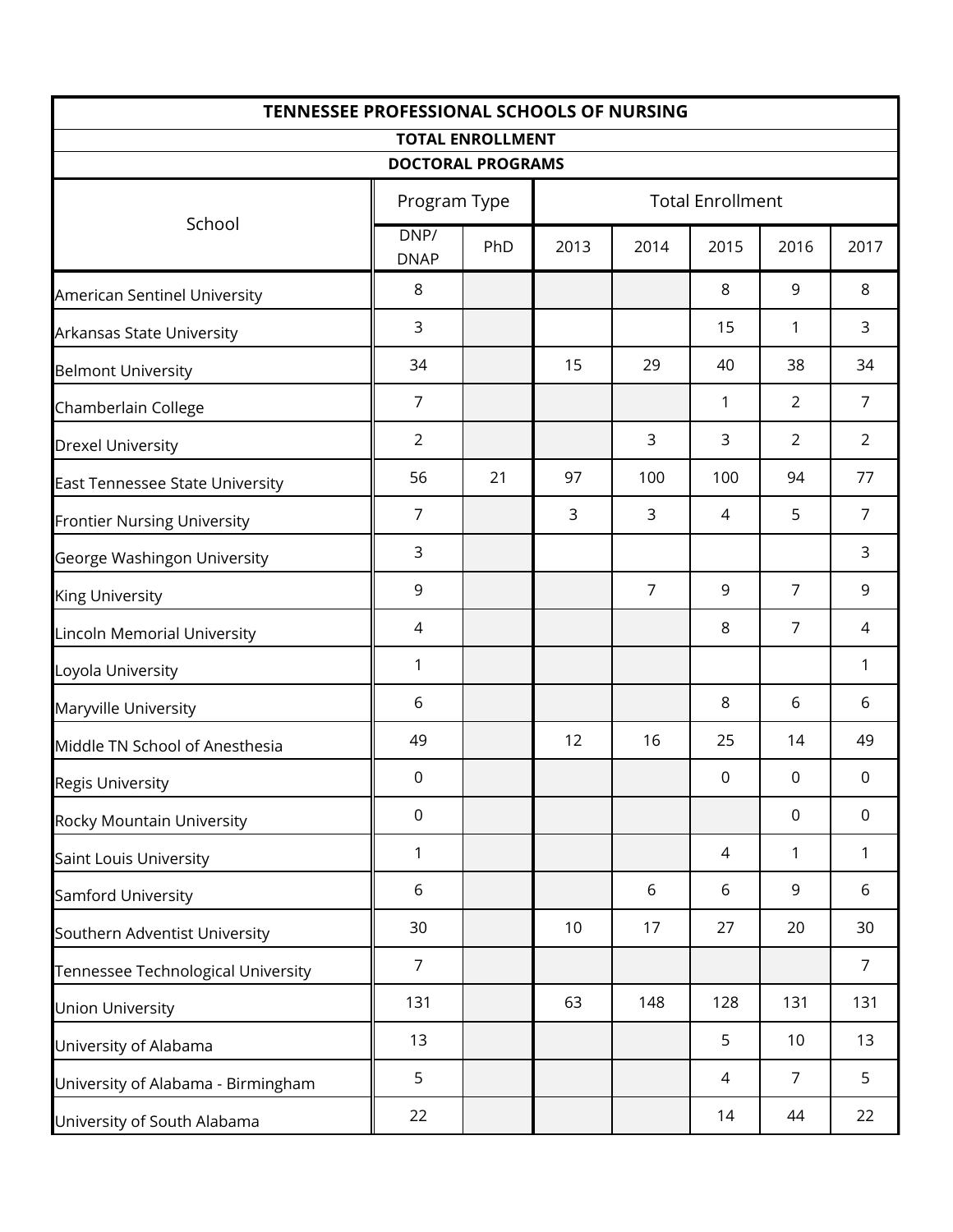|                                        | <b>TENNESSEE PROFESSIONAL SCHOOLS OF NURSING</b> |                         |      |      |                         |      |                |  |  |
|----------------------------------------|--------------------------------------------------|-------------------------|------|------|-------------------------|------|----------------|--|--|
|                                        |                                                  | <b>TOTAL ENROLLMENT</b> |      |      |                         |      |                |  |  |
| <b>DOCTORAL PROGRAMS</b>               |                                                  |                         |      |      |                         |      |                |  |  |
| School                                 | Program Type                                     |                         |      |      | <b>Total Enrollment</b> |      |                |  |  |
|                                        | DNP/<br><b>DNAP</b>                              | PhD                     | 2013 | 2014 | 2015                    | 2016 | 2017           |  |  |
| University of Arkansas                 | $\mathbf 0$                                      |                         |      |      | $\mathbf 0$             | 1    | $\star$        |  |  |
| University of Michigan-Flint           | $\overline{2}$                                   |                         |      |      | $\overline{2}$          | 1    | $\overline{2}$ |  |  |
| University of TN - Chattanooga         | 33                                               |                         | 27   | 20   | 27                      | 36   | 33             |  |  |
| University of TN - Knoxville           | 17                                               | 33                      | 51   | 38   | 52                      | 48   | 50             |  |  |
| University of TN Health Science Center | 263                                              | 11                      | 218  | 257  | 287                     | 273  | 274            |  |  |
| <b>Walden University</b>               | 17                                               |                         |      |      |                         | 15   | 17             |  |  |
| Vanderbilt University                  | 161                                              | 29                      | 168  | 188  | 200                     | 219  | 190            |  |  |
| <b>TOTAL</b>                           | 897                                              | 94                      | 664  | 832  | 977                     | 1000 | 991            |  |  |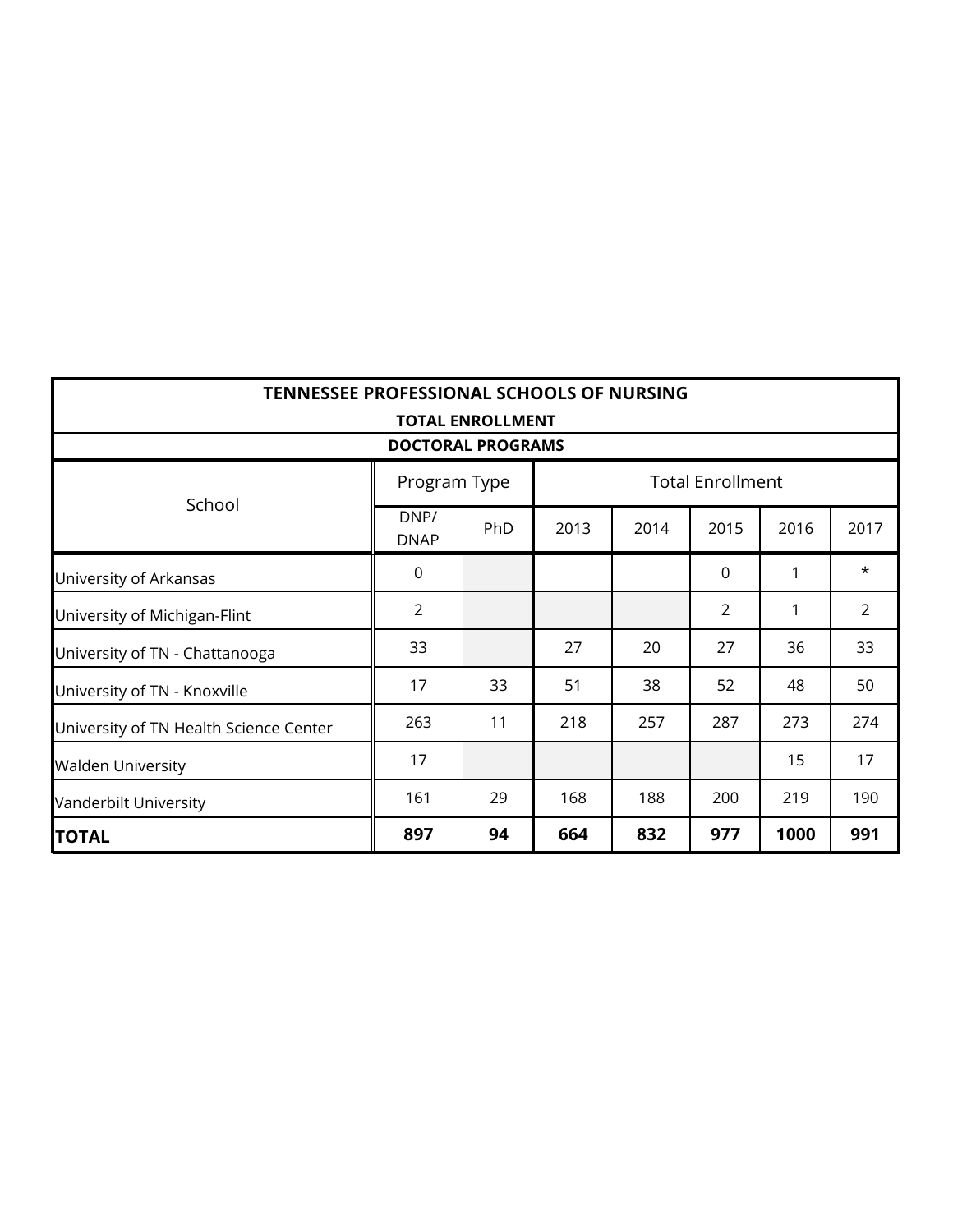| <b>TENNESSEE PROFESSIONAL SCHOOLS OF NURSING</b> |                   |                                                |                           |      |        |  |  |  |
|--------------------------------------------------|-------------------|------------------------------------------------|---------------------------|------|--------|--|--|--|
|                                                  | <b>GRADUATION</b> |                                                |                           |      |        |  |  |  |
| <b>ASSOCIATE DEGREE PROGRAMS</b>                 |                   |                                                |                           |      |        |  |  |  |
|                                                  |                   | Graduation Data for 12 Month Reporting Periods |                           |      |        |  |  |  |
| School                                           |                   |                                                | (November 1 - October 31) |      |        |  |  |  |
|                                                  | 2013              | 2014                                           | 2015                      | 2016 | 2017   |  |  |  |
| <b>Aquinas College</b>                           | 133               | 120                                            | 99                        | 80   | closed |  |  |  |
| <b>Chattanooga State Comm. College</b>           | 118               | 146                                            | 103                       | 144  | 108    |  |  |  |
| <b>Cleveland State Community College</b>         | 115               | 107                                            | 41                        | 34   | 43     |  |  |  |
| <b>Columbia State Community College</b>          | 99                | 112                                            | 114                       | 110  | 85     |  |  |  |
| <b>Concorde Career College</b>                   |                   | 17                                             | 18                        | 28   | 36     |  |  |  |
| <b>Dyersburg State Comm. College</b>             | 121               | 152                                            | 81                        | 95   | 99     |  |  |  |
| <b>Excelsior College</b>                         |                   |                                                | 49                        | 64   | 22     |  |  |  |
| <b>Fortis Institute</b>                          | 4                 | 16                                             | 14                        | 8    | 13     |  |  |  |
| <b>ITT Technical Institute</b>                   |                   | 21                                             | 35                        | 43   | closed |  |  |  |
| Jackson State Community College                  | 149               | 124                                            | 142                       | 117  | 85     |  |  |  |
| <b>Lincoln Memorial University</b>               | 181               | 147                                            | 96                        | 88   | 81     |  |  |  |
| <b>Motlow State Community College</b>            | 62                | 66                                             | 52                        | 57   | 62     |  |  |  |
| <b>Nashville State Community College</b>         | 36                | 27                                             | 33                        | 30   | 31     |  |  |  |
| <b>Northeast State Community College</b>         | 59                | 56                                             | 46                        | 83   | 58     |  |  |  |
| <b>Pellissippi State Community College</b>       | 37                | 77                                             | 78                        | 74   | 88     |  |  |  |
| <b>Roane State Community College</b>             | 96                | 91                                             | 66                        | 82   | 76     |  |  |  |
| <b>Southern Adventist University</b>             | 112               | 140                                            | 117                       | 189  | 105    |  |  |  |
| <b>Southwest Tennessee Community College</b>     | 70                | 71                                             | 48                        | 53   | 73     |  |  |  |
| <b>Tennessee State University</b>                | 110               | 90                                             | 93                        | 78   | 81     |  |  |  |
| <b>Walters State Community College</b>           | 130               | 150                                            | 132                       | 118  | 113    |  |  |  |
| <b>TOTAL</b>                                     | 1632              | 1730                                           | 1457                      | 1575 | 1259   |  |  |  |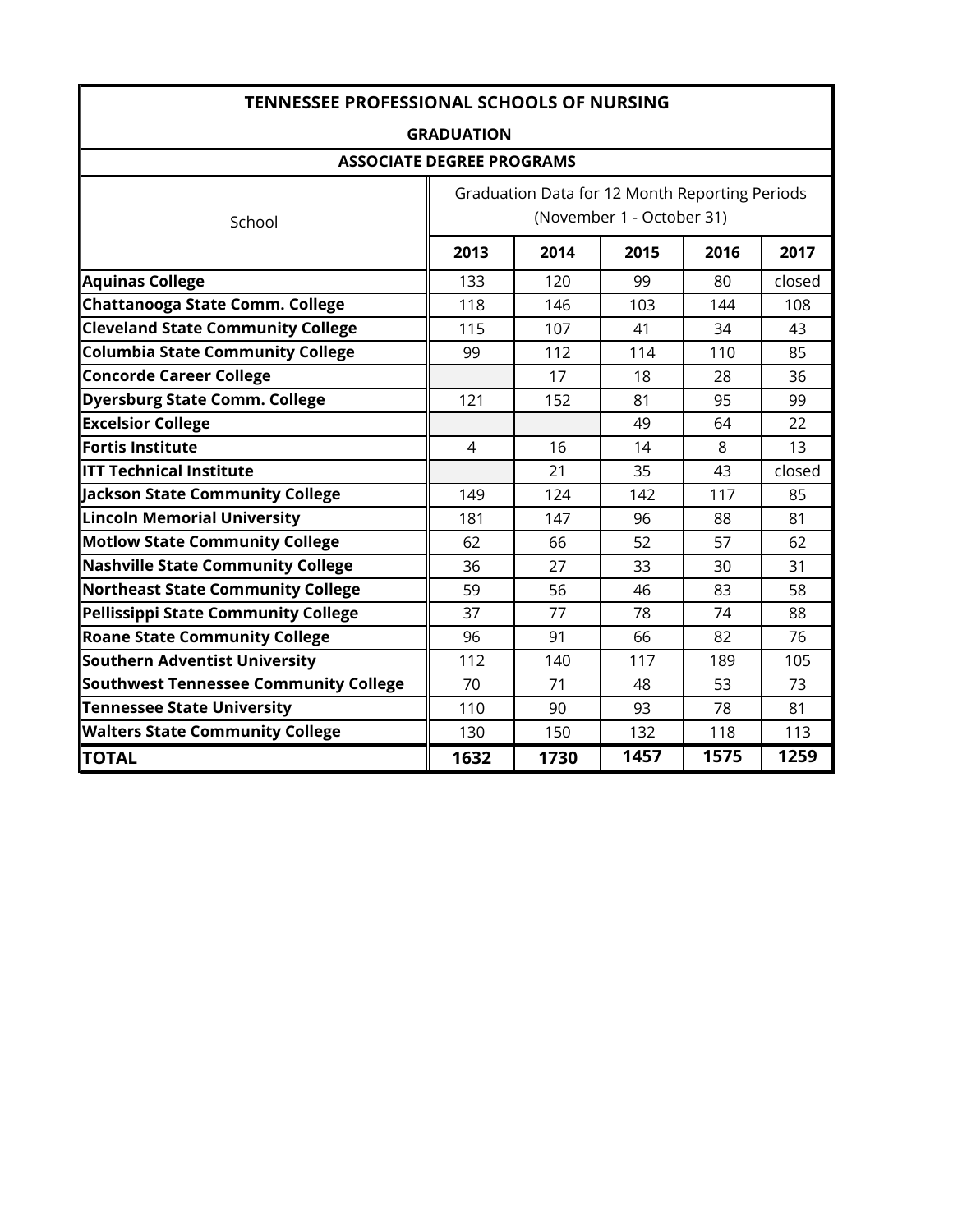|                                                 | <b>TENNESSEE PROFESSIONAL SCHOOLS OF NURSING</b><br><b>GRADUATION</b> |                                         |                                                                             |      |      |  |  |  |
|-------------------------------------------------|-----------------------------------------------------------------------|-----------------------------------------|-----------------------------------------------------------------------------|------|------|--|--|--|
|                                                 |                                                                       | <b>BSN PROGRAMS - INITIAL LICENSURE</b> |                                                                             |      |      |  |  |  |
| School                                          |                                                                       |                                         | Graduation Data for 12 Month Reporting Periods<br>(November 1 - October 31) |      |      |  |  |  |
|                                                 | 2013                                                                  | 2014                                    | 2015                                                                        | 2016 | 2017 |  |  |  |
| <b>Austin Peay State University</b>             | 102                                                                   | 99                                      | 95                                                                          | 94   | 92   |  |  |  |
| <b>Baptist Memorial College</b>                 | 144                                                                   | 113                                     | 147                                                                         | 119  | 193  |  |  |  |
| <b>Belmont University</b>                       | 129                                                                   | 146                                     | 144                                                                         | 155  | 165  |  |  |  |
| <b>Bethel University</b>                        | 15                                                                    | 20                                      | 14                                                                          | 13   | 15   |  |  |  |
| <b>Carson Newman College</b>                    | 44                                                                    | 40                                      | 40                                                                          | 40   | 33   |  |  |  |
| <b>Cumberland University</b>                    | 121                                                                   | 151                                     | 96                                                                          | 114  | 90   |  |  |  |
| <b>East Tennessee State University</b>          | 222                                                                   | 219                                     | 230                                                                         | 281  | 214  |  |  |  |
| <b>Freed-Hardeman University</b>                | 9                                                                     | 11                                      | 19                                                                          | 18   | 26   |  |  |  |
| <b>King University</b>                          | 48                                                                    | 49                                      | 58                                                                          | 50   | 45   |  |  |  |
| <b>Lincoln Memorial University</b>              | 56                                                                    | 65                                      | 97                                                                          | 91   | 86   |  |  |  |
| <b>Lipscomb University</b>                      | 35                                                                    | 64                                      | 69                                                                          | 63   | 65   |  |  |  |
| <b>Marian University</b>                        |                                                                       |                                         | 10                                                                          | 54   | 57   |  |  |  |
| <b>Martin Methodist College</b>                 | 13                                                                    | 18                                      | 42                                                                          | 45   | 34   |  |  |  |
| <b>Middle Tennessee State University</b>        | 113                                                                   | 124                                     | 121                                                                         | 109  | 96   |  |  |  |
| <b>Milligan College</b>                         | 52                                                                    | 54                                      | 51                                                                          | 46   | 37   |  |  |  |
| <b>South College</b>                            | 30                                                                    | 37                                      | 30                                                                          | 44   | 17   |  |  |  |
| <b>Tennessee State University</b>               | 32                                                                    | 29                                      | 48                                                                          | 40   | 50   |  |  |  |
| <b>Tennessee Technological University</b>       | 93                                                                    | 92                                      | 61                                                                          | 101  | 96   |  |  |  |
| <b>Tennessee Wesleyan College</b>               | 58                                                                    | 59                                      | 57                                                                          | 63   | 55   |  |  |  |
| <b>Trevecca Nazarene University</b>             | 15                                                                    | 15                                      | 11                                                                          | 12   | 12   |  |  |  |
| <b>Tusculum College</b>                         |                                                                       |                                         | 14                                                                          | 27   | 14   |  |  |  |
| <b>Union University</b>                         | 131                                                                   | 138                                     | 155                                                                         | 102  | 150  |  |  |  |
| <b>University of Memphis</b>                    | 210                                                                   | 206                                     | 204                                                                         | 205  | 290  |  |  |  |
| <b>University of TN - Chattanooga</b>           | 49                                                                    | 68                                      | 64                                                                          | 70   | 70   |  |  |  |
| <b>University of TN - Knoxville</b>             | 107                                                                   | 107                                     | 119                                                                         | 132  | 136  |  |  |  |
| <b>University of TN - Martin</b>                | 47                                                                    | 47                                      | 32                                                                          | 33   | 39   |  |  |  |
| <b>University of TN - Health Science Center</b> |                                                                       |                                         | 36                                                                          | 56   | 46   |  |  |  |
| <b>TOTAL</b>                                    | 1875                                                                  | 1971                                    | 2064                                                                        | 2177 | 2223 |  |  |  |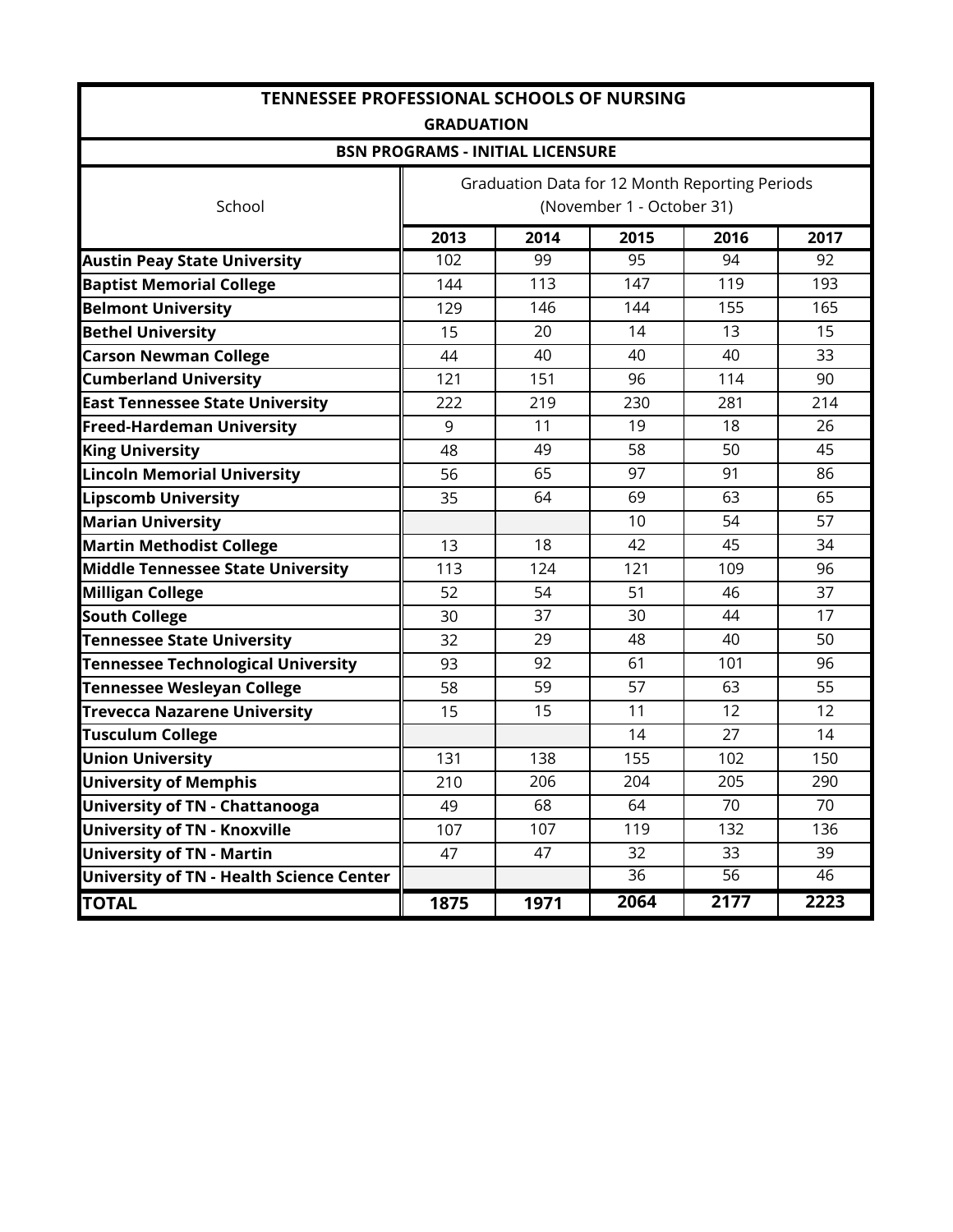| <b>TENNESSEE PROFESSIONAL SCHOOLS OF NURSING</b>   |                               |                                                |                           |                  |  |  |  |
|----------------------------------------------------|-------------------------------|------------------------------------------------|---------------------------|------------------|--|--|--|
|                                                    | <b>GRADUATION</b>             |                                                |                           |                  |  |  |  |
|                                                    | RN to BSN COMPLETION PROGRAMS |                                                |                           |                  |  |  |  |
|                                                    |                               | Graduation Data for 12 Month Reporting Periods |                           |                  |  |  |  |
| School                                             |                               |                                                | (November 1 - October 31) |                  |  |  |  |
|                                                    | 2014                          | 2015                                           | 2016                      | 2017             |  |  |  |
| <b>American Sentinel University</b>                |                               | 27                                             | 21                        | 14               |  |  |  |
| <b>Aquinas College</b>                             | 12                            | 9                                              | 9                         | Closed           |  |  |  |
| <b>Arkansas State University</b>                   | 0                             | $\mathbf 0$                                    | $\overline{2}$            | 13               |  |  |  |
| <b>Austin Peay State University</b>                | 15                            | 22                                             | 37                        | 36               |  |  |  |
| <b>Baptist Memorial College</b>                    | 28                            | 19                                             | 3                         | 16               |  |  |  |
| <b>Belmont University</b>                          | $\overline{2}$                | 10                                             | $\overline{0}$            | $\mathbf 0$      |  |  |  |
| <b>Bethel University</b>                           | $\mathbf 0$                   | 14                                             | 16                        | 10               |  |  |  |
| <b>Carson Newman University</b>                    |                               |                                                | $\overline{2}$            | 1                |  |  |  |
| <b>Chamberlain College</b>                         |                               | $\mathbf 0$                                    | 6                         | $\mathbf 0$      |  |  |  |
| <b>Christian Brothers University</b>               | 28                            | $\overline{13}$                                | 14                        | 22               |  |  |  |
| <b>Cumberland University</b>                       | 58                            | 105                                            | 73                        | 38               |  |  |  |
| <b>Drexel University</b>                           |                               | $\overline{2}$                                 | 1                         | $\overline{0}$   |  |  |  |
| <b>East Tennessee State University</b>             | 72                            | 104                                            | 88                        | 115              |  |  |  |
| <b>King University</b>                             | 270                           | 248                                            | 284                       | 217              |  |  |  |
| <b>Lincoln Memorial University</b>                 | 16                            | 29                                             | 27                        | 26               |  |  |  |
| <b>Martin Methodist College</b>                    | $\overline{2}$                | $\overline{0}$                                 | $\mathbf{1}$              | $\overline{0}$   |  |  |  |
| <b>Middle Tennessee State University</b>           | 52                            | 32                                             | 30<br>5                   | 37               |  |  |  |
| <b>Milligan College</b><br><b>Regis University</b> | 1                             | $\overline{2}$                                 | 1                         | 0<br>$\mathbf 0$ |  |  |  |
| <b>Saint Joseph's College of Maine</b>             |                               | $\overline{0}$                                 | $\overline{0}$            | $\overline{0}$   |  |  |  |
| <b>Southern Adventist University</b>               | 72                            | 74                                             | 100                       | 88               |  |  |  |
| <b>Southern New Hampsire University</b>            |                               |                                                | 0                         | 5                |  |  |  |
| <b>Tennessee State University</b>                  | 13                            | 19                                             | 15                        | 5                |  |  |  |
| <b>Tennessee Technological University</b>          | $\overline{7}$                | $\overline{2}$                                 | $\overline{7}$            | 5                |  |  |  |
| <b>Tennessee Wesleyan College</b>                  | 0                             | 8                                              | $\overline{2}$            | 12               |  |  |  |
| <b>Union University</b>                            | 27                            | 22                                             | $\mathbf 0$               |                  |  |  |  |
| <b>University of Alabama</b>                       | $\overline{2}$                | $\mathbf{1}$                                   | $\mathbf 0$               | 0<br>3           |  |  |  |
| <b>University of Memphis</b>                       | 25                            | 39                                             |                           | 50               |  |  |  |
| <b>University of Michigan - Flint</b>              |                               | $\mathbf 0$                                    | 28<br>$\mathbf 0$         | $\Omega$         |  |  |  |
| <b>Univerity of North Alabama</b>                  |                               | $\overline{4}$                                 | 5                         | $\overline{2}$   |  |  |  |
| <b>University of South Alabama</b>                 |                               | $\mathbf 0$                                    | $\mathbf 0$               | $\mathbf 0$      |  |  |  |
| <b>University of TN - Chattanooga</b>              | 79                            | 33                                             | 64                        | 62               |  |  |  |
| University of TN Health Science Ctr                | $\mathbf 0$                   | 8                                              | 8                         | $\mathbf{1}$     |  |  |  |
| <b>University of TN - Knoxville</b>                | 48                            | 42                                             | 8                         | 49               |  |  |  |
| <b>University of TN - Martin</b>                   | 11                            | 28                                             | 11                        | 20               |  |  |  |
| <b>Walden University</b>                           |                               |                                                | 16                        | 10               |  |  |  |
| <b>Western Governors University</b>                | 16                            | 46                                             | 127                       | 197              |  |  |  |
| <b>TOTAL</b>                                       | 856                           | 962                                            | 1011                      | 1054             |  |  |  |
|                                                    |                               |                                                |                           |                  |  |  |  |
| RN to BSN graduation totals for previou            |                               |                                                |                           |                  |  |  |  |
| 2009                                               |                               |                                                | 461                       |                  |  |  |  |
| 2010                                               |                               |                                                | 548                       |                  |  |  |  |
| 2011                                               |                               |                                                | 499                       |                  |  |  |  |
| 2012<br>2013                                       |                               |                                                | 680                       |                  |  |  |  |
|                                                    |                               |                                                | 873                       |                  |  |  |  |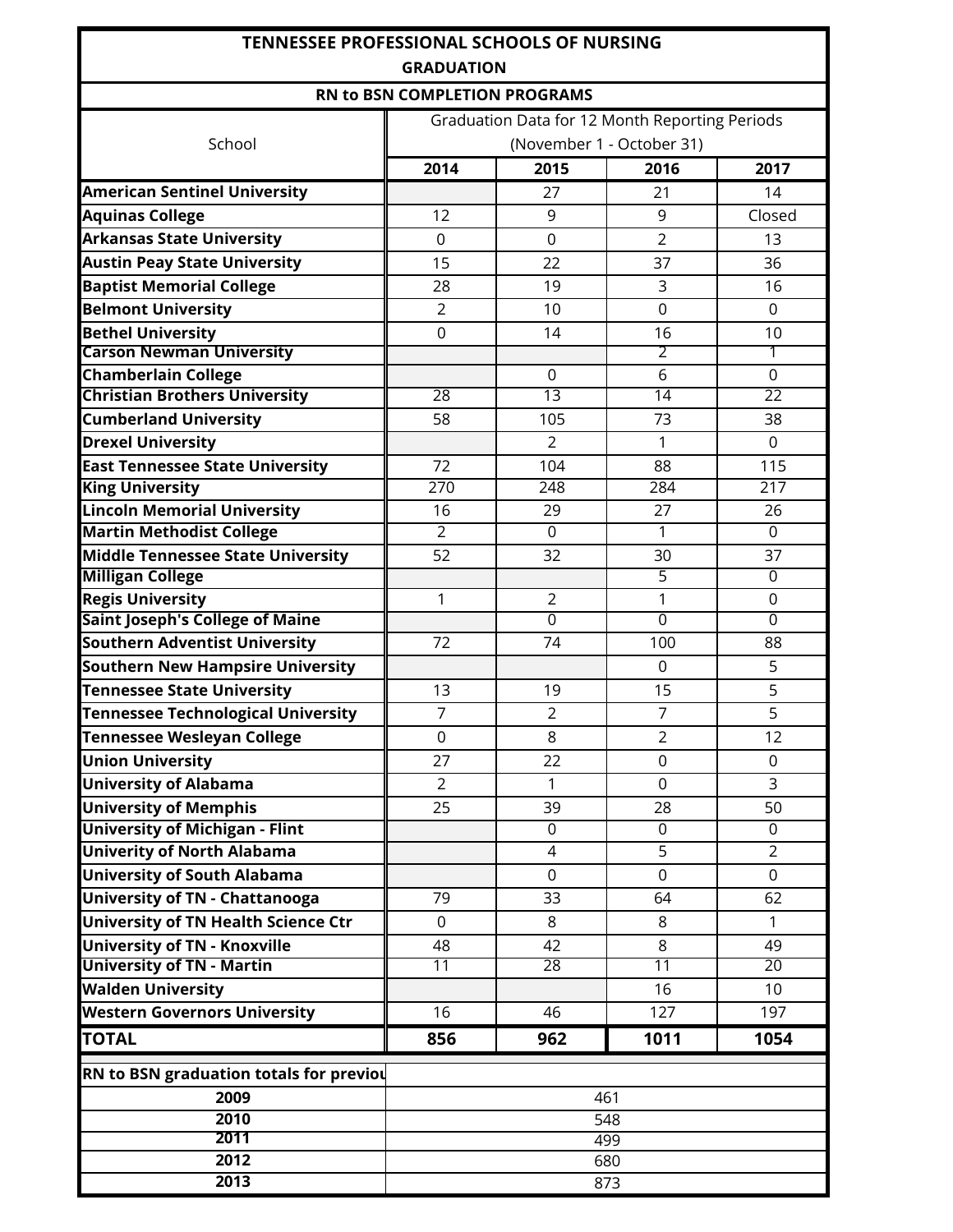| <b>TENNESSEE PROFESSIONAL SCHOOLS OF NURSING</b>                    |                         |                 |                                                |                      |                      |  |  |  |
|---------------------------------------------------------------------|-------------------------|-----------------|------------------------------------------------|----------------------|----------------------|--|--|--|
|                                                                     | <b>GRADUATION</b>       |                 |                                                |                      |                      |  |  |  |
|                                                                     | <b>MASTERS PROGRAMS</b> |                 |                                                |                      |                      |  |  |  |
|                                                                     |                         |                 | Graduation Data for 12 Month Reporting Periods |                      |                      |  |  |  |
| School                                                              |                         |                 | (November 1 - October 31)                      |                      |                      |  |  |  |
|                                                                     | 2013                    | 2014            | 2015                                           | 2016                 | 2017                 |  |  |  |
| <b>American Sentinel University</b>                                 |                         |                 | 7                                              | 18                   | 10                   |  |  |  |
| <b>Aquinas College</b>                                              |                         |                 | 10                                             | 4                    | Closed               |  |  |  |
| <b>Austin Peay State University</b>                                 | 39                      | 40              | 60                                             | 69                   | 44                   |  |  |  |
| <b>Belmont University</b>                                           | 27                      | 28              | 27                                             | 26                   | 16                   |  |  |  |
| <b>Carson Newman College</b>                                        | 8                       | 20              | 16                                             | 16                   | $\Omega$             |  |  |  |
| <b>Chamberlain College</b>                                          |                         |                 | $\mathbf 0$                                    | $\mathbf 0$          | 8                    |  |  |  |
| <b>Cumberland University</b>                                        |                         |                 | 0                                              | $\mathbf 0$          | $\mathbf 0$          |  |  |  |
| <b>Drexel University</b>                                            |                         |                 | $\overline{0}$                                 | $\overline{2}$       | $\mathbf 0$          |  |  |  |
| <b>Duke University</b>                                              |                         |                 |                                                | 3                    | $\overline{0}$       |  |  |  |
| <b>East Tennessee State University</b>                              | 75                      | 75              | 80                                             | 152                  | 115                  |  |  |  |
| <b>Frontier Nursing University</b>                                  | 21                      | 22              | 23                                             | 13                   | 16                   |  |  |  |
| <b>King University</b>                                              | 50                      | 49              | 53                                             | 91                   | 117                  |  |  |  |
| <b>Lincoln Memorial University</b>                                  | 62                      | 80              | 62                                             | 64                   | 55                   |  |  |  |
| <b>Maryville University</b>                                         |                         |                 | 0                                              | $\mathbf 0$          | 0                    |  |  |  |
| <b>Middle Tennessee School of Anesthesia</b>                        | 69                      | 67              | 65                                             | 61                   | 71                   |  |  |  |
| <b>Middle Tennessee State University</b>                            | 44                      | 62              | 92                                             | 81                   | 51                   |  |  |  |
| <b>Regis University</b>                                             |                         |                 | $\mathbf 0$                                    | 3                    | $\Omega$             |  |  |  |
| <b>Saint Joseph's College of Maine</b>                              |                         |                 | 0                                              | 1                    | $\mathbf 0$          |  |  |  |
| <b>Samford University</b>                                           |                         | 3               | 4                                              | 6                    | 10                   |  |  |  |
| Southern Adventist University                                       | 121                     | 67              | 81                                             | 69                   | 157                  |  |  |  |
| <b>Southern New Hampshire University</b>                            |                         |                 |                                                | $\Omega$             | $\Omega$             |  |  |  |
| <b>St. Louis University</b>                                         |                         |                 | 1                                              | $\Omega$             | 1                    |  |  |  |
| <b>Tennessee State University</b>                                   | 106                     | 202             | 230                                            | 120                  | 0                    |  |  |  |
| <b>Tennessee Technological University</b>                           | 14                      | 19              | 42                                             | 18                   | 41                   |  |  |  |
| <b>Union University</b>                                             | 76                      | $\overline{77}$ | 52                                             | $\overline{32}$      | 140                  |  |  |  |
| <b>University of Alabama</b>                                        |                         | 2               | 1                                              | 2                    | 2                    |  |  |  |
| University of Alabama - Birmingham<br><b>University of Arkansas</b> |                         |                 | 13<br>12                                       | 13<br>$\overline{0}$ | 20<br>$\overline{0}$ |  |  |  |
| <b>University of North Alabama</b>                                  |                         |                 | $\mathbf{1}$                                   | 5                    | 3                    |  |  |  |
| <b>University of South Alabama</b>                                  |                         |                 | 19                                             | 11                   | 15                   |  |  |  |
| <b>University of Memphis</b>                                        | 78                      | 106             | 80                                             | 62                   | 114                  |  |  |  |
| <b>University of Michigan - Flint</b>                               |                         |                 | $\mathbf 0$                                    | $\Omega$             | $\Omega$             |  |  |  |
|                                                                     |                         | 42              | 42                                             | 35                   | 25                   |  |  |  |
| University of TN - Chattanooga<br>University of TN - Knoxville      | 36                      | 50              | 52                                             | 70                   | 70                   |  |  |  |
|                                                                     | 50                      |                 |                                                |                      |                      |  |  |  |
| University of TN Health Science Center                              | 81                      | 68              | 30                                             | $\overline{2}$       | $\mathbf 0$          |  |  |  |
| <b>Vanderbilt University</b>                                        | 391                     | 532             | 353                                            | 357                  | 444                  |  |  |  |
| <b>Walden University</b>                                            |                         |                 | 20                                             | 44<br>44             | $\mathbf 0$<br>154   |  |  |  |
| <b>Western Governors University</b>                                 |                         |                 |                                                |                      |                      |  |  |  |
| <b>TOTAL</b>                                                        | 1348                    | 1611            | 1511                                           | 1494                 | 1699                 |  |  |  |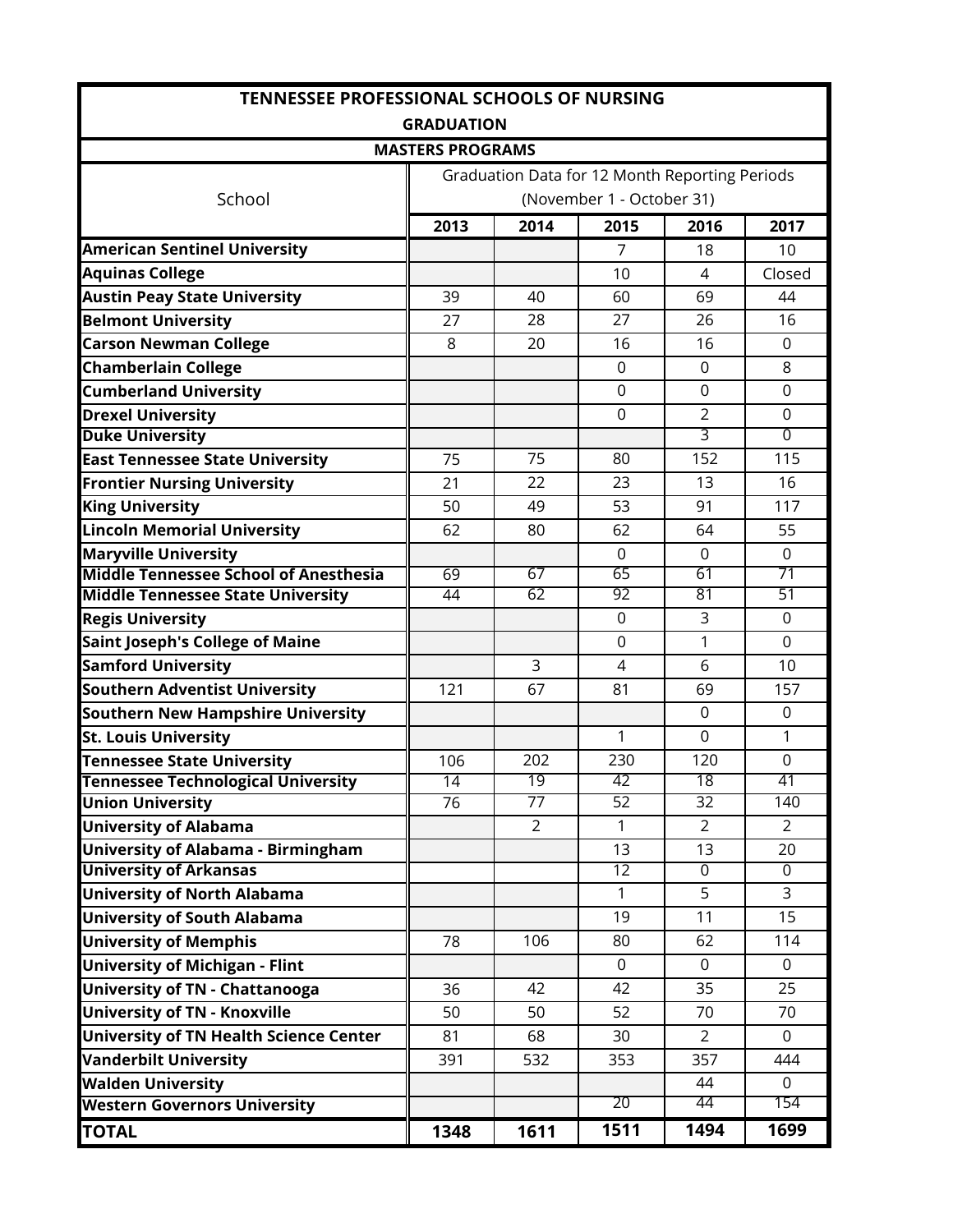| <b>TENNESSEE PROFESSIONAL NURSING PROGRAMS</b> |                |                   |                          |                  |                           |                                                |                |  |
|------------------------------------------------|----------------|-------------------|--------------------------|------------------|---------------------------|------------------------------------------------|----------------|--|
|                                                |                | <b>GRADUATION</b> |                          |                  |                           |                                                |                |  |
|                                                |                |                   | <b>DOCTORAL PROGRAMS</b> |                  |                           |                                                |                |  |
|                                                | Program Type   |                   |                          |                  | (November 1 - October 31) | Graduation Data for 12 Month Reporting Periods |                |  |
| School                                         | DNP/           | PhD               | 2013                     | 2014             | 2015                      | 2016                                           | 2017           |  |
|                                                | <b>DNAP</b>    |                   |                          |                  |                           |                                                |                |  |
| <b>American Sentinel University</b>            | 0              | $\Omega$          |                          |                  | 1                         | 0                                              | 0              |  |
| <b>Arkansas State University</b>               | 1              | $\overline{2}$    |                          |                  | 0                         | 1                                              | 3              |  |
| <b>Belmont University</b>                      | $\overline{2}$ | 0                 | 0                        | 4                | $\overline{2}$            | 2                                              | 2              |  |
| <b>Chamberlain College</b>                     | 0              | $\overline{2}$    |                          |                  | 0                         | 0                                              | $\overline{2}$ |  |
| <b>Drexel University</b>                       | 0              | 0                 |                          |                  | 0                         | 0                                              | $\Omega$       |  |
| <b>East Tennessee State University</b>         | 26             | 4                 | 6                        | 46               | 13                        | 24                                             | 30             |  |
| <b>Frontier Nursing University</b>             | 2              | $\overline{2}$    | 4                        | 2                | 2                         | 3                                              | 4              |  |
| <b>George Washington University</b>            | 1              | $\Omega$          |                          |                  |                           |                                                | $\mathbf{1}$   |  |
| <b>King University</b>                         | 3              | $\Omega$          |                          | $\Omega$         | 0                         | 0                                              | 3              |  |
| <b>Lincoln Memorial University</b>             | 3              | $\Omega$          |                          |                  | 0                         | 0                                              | $\overline{3}$ |  |
| <b>Maryville University</b>                    | $\Omega$       | $\Omega$          |                          |                  | 0                         | 0                                              | 4              |  |
| Middle Tennessee School of Anesthesia          | 6              | $\Omega$          |                          | $\mathbf{0}$     | 8                         | 7                                              | 6              |  |
| <b>Regis University</b>                        | $\Omega$       | $\Omega$          |                          |                  | $\Omega$                  | 0                                              | $\Omega$       |  |
| <b>Rocky Mountain University</b>               | 0              | 0                 |                          |                  |                           | 2                                              | 0              |  |
| <b>Samford University</b>                      | 9              | $\Omega$          |                          |                  |                           | 6                                              | 9              |  |
| <b>Southern Adventist University</b>           | 8              | $\Omega$          | $\Omega$                 | 6                | 0                         | 5                                              | 8              |  |
| <b>St. Louis University</b>                    | 1              | $\Omega$          |                          |                  | 1                         | 1                                              | $\mathbf{1}$   |  |
| <b>Tennessee Technological University</b>      | $\Omega$       | 0                 |                          |                  |                           |                                                | $\Omega$       |  |
| Union University                               | 44             | $\Omega$          | 18                       | 35               | 13                        | 47                                             | 44             |  |
| <b>University of Alabama</b>                   | 0              | $\Omega$          |                          | 4                | $\overline{7}$            | 0                                              | 0              |  |
| <b>University of Alabama - Birmingham</b>      | 3              | 0                 |                          |                  | $\mathsf{3}$              | 3                                              | 3              |  |
| <b>University of Arkansas</b>                  | $\Omega$       | $\Omega$          |                          |                  | 5                         | $\Omega$                                       | $\Omega$       |  |
| <b>University of Michigan - Flint</b>          | $\Omega$       | $\Omega$          |                          |                  | $\mathbf 0$               | 0                                              | $\mathbf 0$    |  |
| <b>University of South Alabama</b>             | 7              | 0                 |                          |                  | 9                         | 2                                              | $\overline{7}$ |  |
| <b>University of TN - Chattanooga</b>          | 0              | 0                 | 10                       | 11               | 18                        | 8                                              | $\mathbf 0$    |  |
| <b>University of TN - Knoxville</b>            | 3              | 4                 | $\overline{7}$           | 4                | $\overline{7}$            | 2                                              | $\overline{7}$ |  |
| <b>University of TN Health Science Center</b>  | 78             | $\overline{2}$    | 68                       | 48               | 77                        | 98                                             | 80             |  |
| <b>Vanderbilt University</b>                   | 63             | 6                 | 53                       | 54               | 55                        | 61                                             | 69             |  |
| <b>Walden University</b>                       | 3              | 0                 |                          |                  |                           | 3                                              | 3              |  |
| <b>TOTAL</b>                                   | 263            | 22                | 166                      | $\overline{214}$ | 221                       | 275                                            | 289            |  |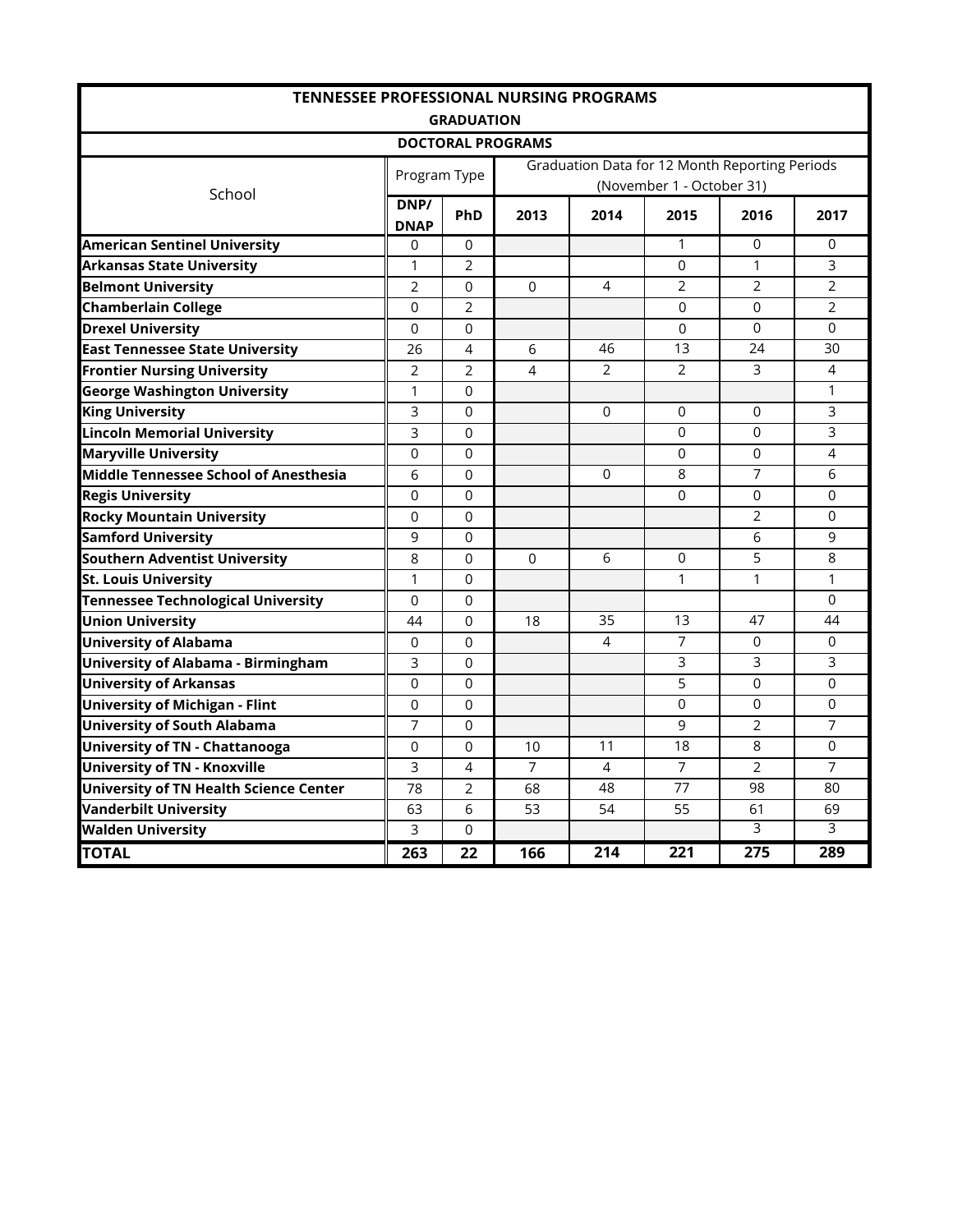|                                              |                                 | <b>TENNESSEE PROFESSIONAL SCHOOLS OF NURSING</b> |                     |            |                                      |
|----------------------------------------------|---------------------------------|--------------------------------------------------|---------------------|------------|--------------------------------------|
|                                              | <b>2017 ADDITIONAL DATA</b>     |                                                  |                     |            |                                      |
|                                              |                                 | <b>ASSOCIATE DEGREE PROGRAMS</b>                 |                     |            |                                      |
| School                                       | <b>Nursing</b><br>Accreditation | <b>Predictor Test</b>                            | Acceptable<br>Score | Simulation | Faculty<br>Registered<br>in e-Notify |
| <b>Aquinas College</b>                       | Closed                          | Closed                                           | Closed              | Closed     | Closed                               |
| <b>Chattanooga State Community College</b>   | <b>ACEN</b>                     | ATI                                              | 94%                 | $0 - 24%$  | no                                   |
| <b>Cleveland State Community College</b>     | <b>ACEN</b>                     | Kaplan                                           | 61%                 | 25-49%     | no                                   |
| <b>Columbia State Community College</b>      | <b>ACEN</b>                     | <b>HESI</b>                                      | 750                 | 0-24%      | no                                   |
| <b>Concorde Career College</b>               | none                            | <b>HESI</b>                                      | 85000%              | 25-49%     | no                                   |
| <b>Dyersburg State Community College</b>     | <b>ACEN</b>                     | ATI                                              | 90%                 | $0 - 24%$  | yes                                  |
| <b>Excelsior College</b>                     | <b>ACEN</b>                     | none                                             | none                | 0-24%      | no                                   |
| <b>Fortis Institute</b>                      | none                            | <b>HESI</b>                                      | 900                 | 25-49%     | yes                                  |
| <b>Jackson State Community College</b>       | <b>ACEN</b>                     | ATI                                              | 95%                 | $0 - 24%$  | yes                                  |
| <b>Lincoln Memorial University</b>           | <b>ACEN</b>                     | ATI                                              | 94%                 | $0 - 24%$  | no                                   |
| <b>Motlow State Community College</b>        | <b>ACEN</b>                     | <b>HESI</b>                                      | none                | 0-24%      | no                                   |
| <b>Nashville State Community College</b>     | <b>ACEN</b>                     | Kaplan                                           | 5700%               | 0-24%      | no                                   |
| <b>Northeast State Community College</b>     | <b>ACEN</b>                     | <b>HESI</b>                                      | 900                 | $0 - 24%$  | yes                                  |
| <b>Pellissippi State Community College</b>   | <b>ACEN</b>                     | ATI                                              | 89%                 | $0 - 24%$  | yes                                  |
| <b>Roane State Community College</b>         | <b>ACEN</b>                     | <b>HESI</b>                                      | none                | 25-50%     | no                                   |
| <b>Southern Adventist University</b>         | <b>ACEN</b>                     | Kaplan                                           | 63%                 | $0 - 24%$  | no                                   |
| <b>Southwest Tennessee Community College</b> | <b>ACEN</b>                     | <b>HESI</b>                                      | 900                 | 0-24%      | no                                   |
| <b>Tennessee State University</b>            | <b>ACEN</b>                     | ATI                                              | 95%                 | 25-49%     | no                                   |
| <b>Walters State Community College</b>       | <b>ACEN</b>                     | <b>HESI</b>                                      | 900                 | 25-49%     | no                                   |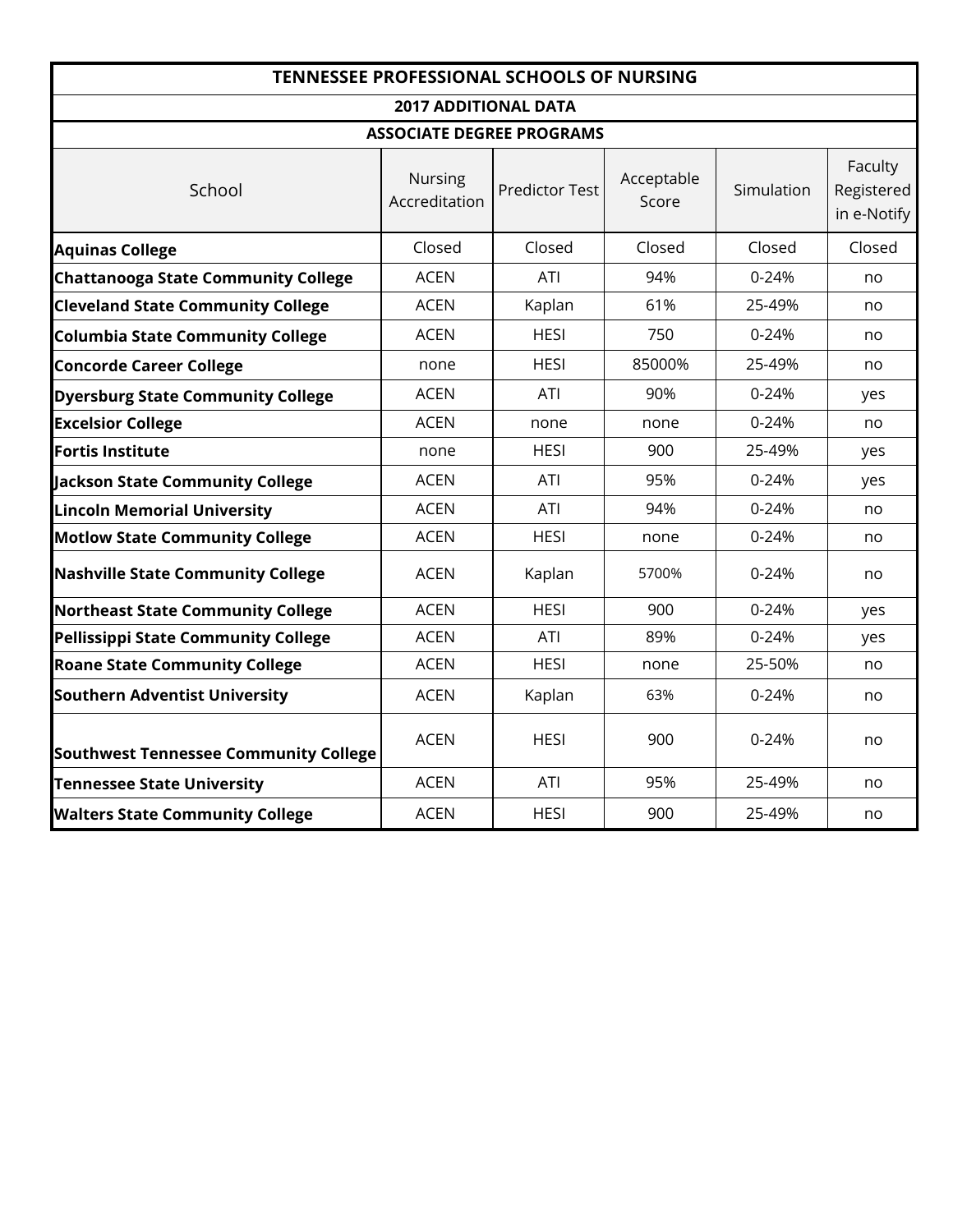| <b>TENNESSEE PROFESSIONAL SCHOOLS OF NURSING</b>             |                                         |                          |                               |            |                                      |  |  |  |  |  |  |  |  |
|--------------------------------------------------------------|-----------------------------------------|--------------------------|-------------------------------|------------|--------------------------------------|--|--|--|--|--|--|--|--|
|                                                              | <b>2017 ADDITIONAL DATA</b>             |                          |                               |            |                                      |  |  |  |  |  |  |  |  |
|                                                              | <b>BSN PROGRAMS - INITIAL LICENSURE</b> |                          |                               |            |                                      |  |  |  |  |  |  |  |  |
| School                                                       | <b>Nursing</b><br>Accreditation         | Predictor<br><b>Test</b> | Acceptable<br>Score           | Simulation | Faculty<br>Registered<br>in e-Notify |  |  |  |  |  |  |  |  |
| <b>Aquinas College</b>                                       | Closed                                  | Closed                   | Closed                        | Closed     | Closed                               |  |  |  |  |  |  |  |  |
| <b>Austin Peay State University</b>                          | <b>ACEN</b>                             | ATI                      | 76%                           | $0 - 24%$  | no                                   |  |  |  |  |  |  |  |  |
| <b>Baptist Memorial College</b>                              | <b>CCNE</b>                             | ATI                      | 73.3                          | $0 - 24%$  | yes                                  |  |  |  |  |  |  |  |  |
| <b>Belmont University</b>                                    | <b>CCNE</b>                             | Kaplan                   | 65                            | 25-49%     | yes                                  |  |  |  |  |  |  |  |  |
| <b>Bethel University</b>                                     | <b>CCNE</b>                             | ATI                      | 91% probability<br>of passing | 25-49%     | yes                                  |  |  |  |  |  |  |  |  |
| <b>Carson Newman University</b>                              | <b>CCNE</b>                             | <b>HESI</b>              | 85000%                        | 25-50%     | no                                   |  |  |  |  |  |  |  |  |
| <b>Cumberland University</b>                                 | <b>CCNE</b>                             | Kaplan                   | 61                            | $0 - 24%$  | yes                                  |  |  |  |  |  |  |  |  |
| <b>East TN State University</b>                              | <b>CCNE</b>                             | ATI                      | 85                            | $0 - 24%$  | no                                   |  |  |  |  |  |  |  |  |
| <b>Freed-Hardeman University</b>                             | <b>CCNE</b>                             | ATI                      | 95%                           | 0-24%      | no                                   |  |  |  |  |  |  |  |  |
| <b>King University</b>                                       | <b>CCNE</b>                             | Kaplan                   | 95%                           | $0 - 24%$  | yes                                  |  |  |  |  |  |  |  |  |
| <b>Lee University</b>                                        | <b>CCNE</b>                             | ATI                      | 74%                           | 0-24%      | yes                                  |  |  |  |  |  |  |  |  |
| <b>Lincoln Memorial University</b>                           | <b>ACEN</b>                             | ATI                      | 92%                           | $0 - 24%$  | no                                   |  |  |  |  |  |  |  |  |
| <b>Lipscomb University</b>                                   | <b>ACEN</b>                             | <b>HESI</b>              | 870                           | $0 - 24%$  | no                                   |  |  |  |  |  |  |  |  |
| <b>Marian University</b>                                     | <b>CCNE</b>                             | none                     | n/a                           | $0 - 24%$  | no                                   |  |  |  |  |  |  |  |  |
| <b>Martin Methodist College</b>                              | <b>CCNE</b>                             | Kaplan                   | 65                            | $0 - 24%$  | no                                   |  |  |  |  |  |  |  |  |
| <b>Middle Tennessee State University</b>                     | <b>CCNE</b>                             | <b>HESI</b>              | none                          | 0-24%      | no                                   |  |  |  |  |  |  |  |  |
| <b>Milligan College</b>                                      | <b>CCNE</b>                             | ATI                      | 95%                           | $0 - 24%$  | yes                                  |  |  |  |  |  |  |  |  |
| <b>South College</b>                                         | <b>ACEN</b>                             | ATI                      | 93%                           | 25-49%     | yes                                  |  |  |  |  |  |  |  |  |
| <b>Tennessee State University</b>                            | <b>ACEN</b>                             | ATI                      | 95%                           | 25-49%     | no                                   |  |  |  |  |  |  |  |  |
| <b>Tennessee Tech University</b>                             | <b>CCNE</b>                             | <b>HESI</b>              | 900                           | 25-49%     | no                                   |  |  |  |  |  |  |  |  |
| <b>Tennessee Weselyn College</b>                             | <b>CCNE</b>                             | ATI                      | 90%                           | 0-24%      | yes                                  |  |  |  |  |  |  |  |  |
| <b>Trevecca Nazarene University</b>                          | <b>CCNE</b>                             | Kaplan                   | 65                            | 25-49%     | yes                                  |  |  |  |  |  |  |  |  |
| <b>Tusculum College</b>                                      | <b>CCNE</b>                             | <b>HESI</b>              | 850                           | 0-24%      | yes                                  |  |  |  |  |  |  |  |  |
| <b>Union University</b>                                      | <b>CCNE</b>                             | ATI                      | 72.70%                        | 25-49%     | no                                   |  |  |  |  |  |  |  |  |
| <b>University of Memphis</b>                                 | <b>CCNE</b>                             | none                     | n/a                           | 0-24%      | no                                   |  |  |  |  |  |  |  |  |
| <b>University of TN- Chattanooga</b>                         | <b>CCNE</b>                             | ATI                      | 90% probability<br>of passing | 0-24%      | no                                   |  |  |  |  |  |  |  |  |
| <b>University of TN Health Science Center</b>                | <b>CCNE</b>                             | ATI                      | 95%                           | 0-24%      | no                                   |  |  |  |  |  |  |  |  |
| <b>University of TN- Knoxville</b>                           | <b>CCNE</b>                             | <b>HESI</b>              | 850                           | 24-49%     | yes                                  |  |  |  |  |  |  |  |  |
| <b>University of TN- Martin</b>                              | <b>ACEN</b>                             | Kaplan                   | 1%                            | 0-24%      | no                                   |  |  |  |  |  |  |  |  |
| <b>Vanderbilt University</b><br><b>MSN Initial Licensure</b> | <b>CCNE</b>                             | <b>HESI</b>              | 900                           | 0-24%      | no                                   |  |  |  |  |  |  |  |  |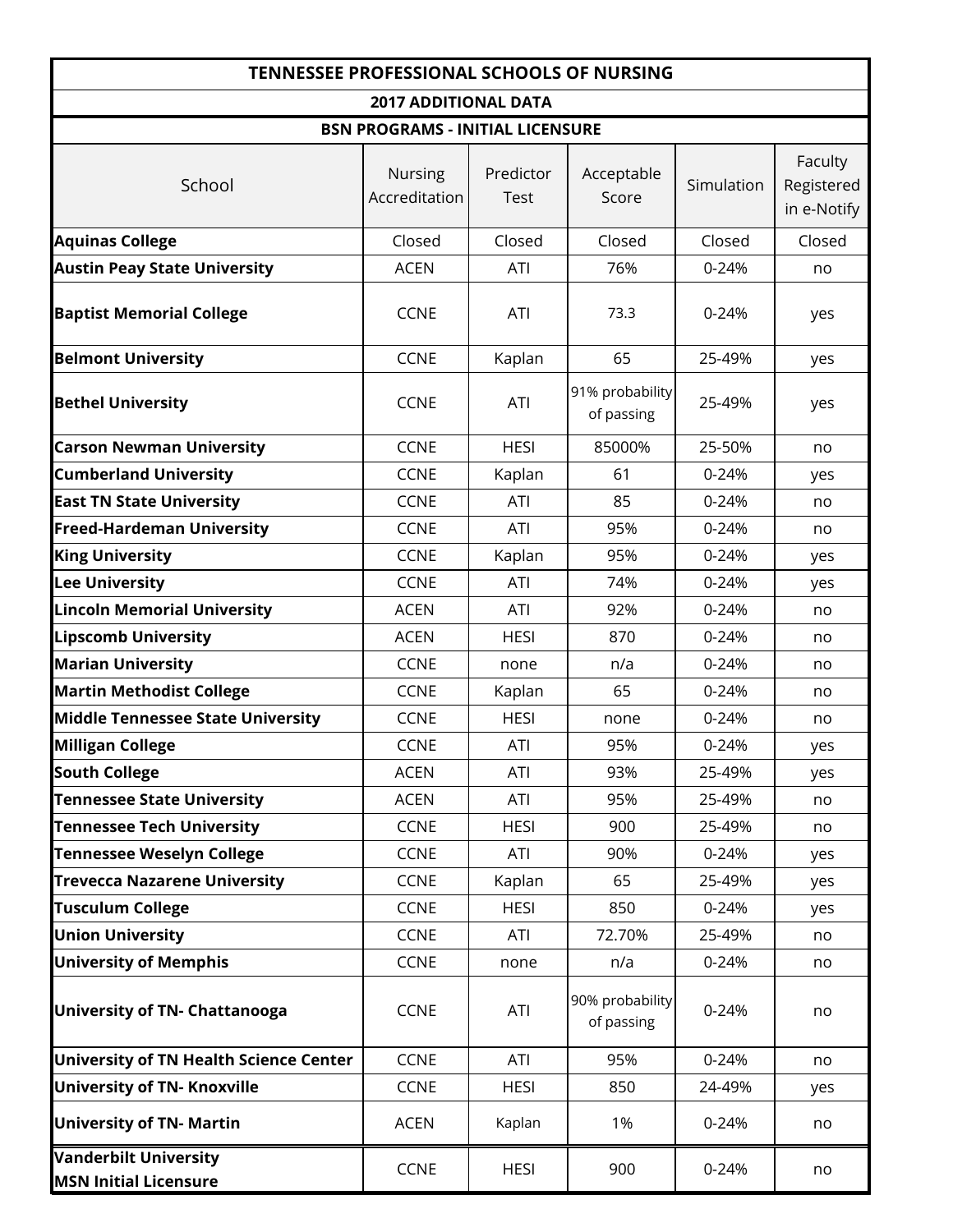| <b>TENNESSEE PROFESSIONAL SCHOOLS OF NURSING</b> |                            |                           |              |  |  |  |  |  |  |  |  |  |
|--------------------------------------------------|----------------------------|---------------------------|--------------|--|--|--|--|--|--|--|--|--|
|                                                  | <b>2017 CLINICAL HOURS</b> |                           |              |  |  |  |  |  |  |  |  |  |
|                                                  | <b>RN to BSN PROGRAMS</b>  |                           |              |  |  |  |  |  |  |  |  |  |
| School                                           | 2015                       | 2016                      | 2017         |  |  |  |  |  |  |  |  |  |
| <b>American Sentinel University</b>              | 90                         | 90                        | not reported |  |  |  |  |  |  |  |  |  |
| <b>Aquinas College</b>                           | Clinically based projects  | 63                        | closed       |  |  |  |  |  |  |  |  |  |
| <b>Arkansas State University</b>                 | 84                         | not reported              | 84           |  |  |  |  |  |  |  |  |  |
| <b>Austin Peay State University</b>              | 168                        | 168                       | 168          |  |  |  |  |  |  |  |  |  |
| <b>Baptist Memorial College of Hith Sciences</b> | 180                        | 180                       | 180          |  |  |  |  |  |  |  |  |  |
| <b>Belmont University</b>                        | 216                        | 216                       | 648          |  |  |  |  |  |  |  |  |  |
| <b>Bethel University</b>                         | 240                        | 330                       | 180          |  |  |  |  |  |  |  |  |  |
| <b>Carson Newman College</b>                     | 202                        | 225                       | 225          |  |  |  |  |  |  |  |  |  |
| <b>Chamberlain College</b>                       | 90                         | 90                        | 90           |  |  |  |  |  |  |  |  |  |
| <b>Christian Brothers University</b>             | 180                        | 168                       | 45           |  |  |  |  |  |  |  |  |  |
| <b>Cumberland University</b>                     | Clinically based projects  | Clinically based projects | 100          |  |  |  |  |  |  |  |  |  |
| <b>Drexel University</b>                         | 42                         | 42                        | not reported |  |  |  |  |  |  |  |  |  |
| <b>East Tennessee State University</b>           | 120                        | 120                       | 120          |  |  |  |  |  |  |  |  |  |
| <b>Freed-Hardeman University</b>                 | 315                        | not reported              | not reported |  |  |  |  |  |  |  |  |  |
| <b>King University</b>                           | 67                         | 71                        | 90           |  |  |  |  |  |  |  |  |  |
| <b>Lee University</b>                            | 90                         | 90                        | n/a          |  |  |  |  |  |  |  |  |  |
| <b>Lincoln Memorial University</b>               | 180                        | 180                       | 180          |  |  |  |  |  |  |  |  |  |
| <b>Martin Methodist College</b>                  | 45                         | 90                        | 90           |  |  |  |  |  |  |  |  |  |
| <b>Middle Tennessee State University</b>         | 180                        | 180                       | 180          |  |  |  |  |  |  |  |  |  |
| <b>Milligan College</b>                          | 296                        | 120                       | 120          |  |  |  |  |  |  |  |  |  |
| <b>Regis University</b>                          | 45                         | 45                        | not reported |  |  |  |  |  |  |  |  |  |
| <b>Saint Joseph's College of Maine</b>           | 135                        | 135                       | 135          |  |  |  |  |  |  |  |  |  |
| <b>South College</b>                             | 330                        | 90                        | 120          |  |  |  |  |  |  |  |  |  |
| <b>Southern Adventist University</b>             | 135                        | 135                       | 150          |  |  |  |  |  |  |  |  |  |
| <b>Southern New Hampshire University</b>         |                            | 270                       | 270          |  |  |  |  |  |  |  |  |  |
| <b>Tennessee State University</b>                | 120                        | 120                       | 135          |  |  |  |  |  |  |  |  |  |
| <b>Tennessee Technological University</b>        | $315*$                     | $315*$                    | $315*$       |  |  |  |  |  |  |  |  |  |
| <b>Tennessee Wesleyan College</b>                | 270                        | 120                       | 180          |  |  |  |  |  |  |  |  |  |
| <b>Tusculum College</b>                          | 90                         | 135                       | 90           |  |  |  |  |  |  |  |  |  |
| <b>Union University</b>                          | 80                         | 80                        | not reported |  |  |  |  |  |  |  |  |  |
| <b>University of Alabama</b>                     | 61                         | 106                       | 90           |  |  |  |  |  |  |  |  |  |
| <b>University of Arkansas</b>                    | 75                         | 75                        | 75           |  |  |  |  |  |  |  |  |  |
| <b>University of Memphis</b>                     | 156                        | 450                       | not reported |  |  |  |  |  |  |  |  |  |
| <b>University of Michigan - Flint</b>            | 168                        | 168                       | 168          |  |  |  |  |  |  |  |  |  |
| <b>University of North Alabama</b>               | 72                         | 72                        | not reported |  |  |  |  |  |  |  |  |  |
| <b>University of South Alabama</b>               | 120                        | 120                       | 120          |  |  |  |  |  |  |  |  |  |
| <b>University of TN - Chattanooga</b>            | 120                        | 120                       | 90           |  |  |  |  |  |  |  |  |  |
| <b>University of TN - Knoxville</b>              | 140                        | 140                       | 140          |  |  |  |  |  |  |  |  |  |
| <b>University of TN - Martin</b>                 | 275                        | 180                       | 360          |  |  |  |  |  |  |  |  |  |
| University of TN Health Science Center           | 45                         | 180                       | 45           |  |  |  |  |  |  |  |  |  |
| <b>Walden University</b>                         |                            | 144                       | not reported |  |  |  |  |  |  |  |  |  |
| <b>Western Governors University Tennessee</b>    | 90                         | 90                        | 90           |  |  |  |  |  |  |  |  |  |
| * Can receive experiential credit                |                            |                           |              |  |  |  |  |  |  |  |  |  |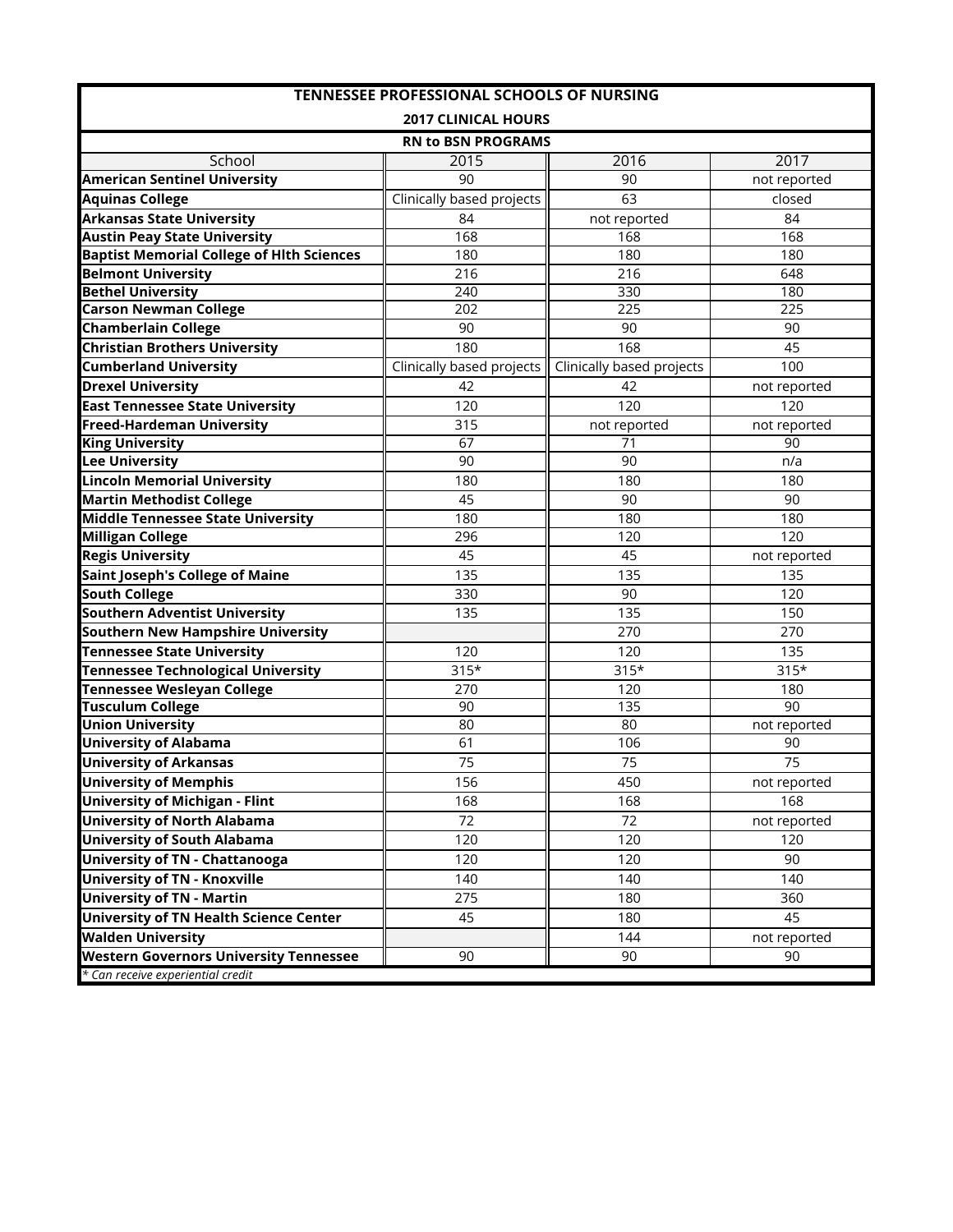### **TENNESSEE PROFESSIONAL SCHOOLS OF NURSING 2017 ANNUAL REPORT FULL-TIME FACULTY**

|                                          | <b>Full-time Faculty</b> |                |              |                |                | Age of Faculty |                |                |
|------------------------------------------|--------------------------|----------------|--------------|----------------|----------------|----------------|----------------|----------------|
| School                                   | Vacancy                  | Number         | $30$ yr      | $31 - 40$      | 41-50          | $51 - 60$      | 61-70          | >70 yr         |
| <b>American Sentinel University</b>      | 3                        | 11             | $\mathbf{0}$ | $\overline{2}$ | 4              | 5              | $\Omega$       | $\mathbf 0$    |
| <b>Arkansas State University</b>         | 1                        | $\overline{7}$ | $\mathbf{0}$ | $\Omega$       | 1              | 5              | $\mathbf{1}$   | $\mathbf 0$    |
| <b>Austin Peay State University</b>      | 1                        | 24             | 2            | 5              | 6              | 4              | 6              | 1              |
| <b>Baptist Memorial College</b>          | 2                        | 31             | $\mathbf 0$  | 2              | 12             | 5              | 12             | $\mathbf 0$    |
| <b>Belmont University</b>                | 2                        | 41             | $\mathbf 0$  | 12             | 6              | 15             | 8              | $\Omega$       |
| <b>Bethel University</b>                 | $\mathbf 0$              | 8              | 0            | $\overline{2}$ | 1              | 3              | $\overline{2}$ | $\mathbf 0$    |
| <b>Carson Newman University</b>          | $\mathbf 0$              | 13             | 1            | 2              | $\overline{0}$ | 3              | $\overline{7}$ | $\mathbf 0$    |
| <b>Chamberlain College</b>               | 1                        | 13             | $\mathbf 0$  | $\overline{2}$ | 1              | 4              | 5              | 1              |
| Chattanooga State Comm. College          | $\mathbf 0$              | 20             | 2            | 3              | 1              | 9              | 4              | 1              |
| <b>Christian Brothers University</b>     | $\mathbf 0$              | 3              | $\mathbf 0$  | 1              | $\mathbf 0$    | 0              | $\overline{2}$ | $\mathbf 0$    |
| <b>Cleveland State Community College</b> | 5                        | 6              | $\mathbf 0$  | $\mathbf 0$    | 3              | $\overline{2}$ | $\overline{2}$ | $\overline{0}$ |
| <b>Columbia State Community College</b>  | $\mathbf 0$              | 15             | $\mathbf 0$  | 4              | 2              | 4              | 5              | $\mathbf{0}$   |
| <b>Concorde Career College</b>           | $\overline{2}$           | 4              | $\mathbf 0$  | 1              | 3              | 0              | $\mathbf 0$    | $\mathbf{0}$   |
| <b>Cumberland University</b>             | $\mathbf 0$              | 15             | $\mathbf 0$  | 3              | 3              | $\overline{7}$ | $\overline{2}$ | $\overline{0}$ |
| <b>Drexel University</b>                 | $\mathbf 0$              | 9              | 1            | $\mathbf 0$    | $\overline{0}$ | 3              | $\overline{4}$ | 1              |
| <b>Duke University</b>                   | $\mathbf 0$              | 89             | $\mathbf 0$  | 9              | 23             | 38             | 19             | $\overline{0}$ |
| <b>Dyersburg State Community College</b> | $\mathbf 0$              | 12             | $\mathbf 0$  | 2              | 7              | 3              | $\mathbf 0$    | $\overline{0}$ |
| <b>East Tennessee State University</b>   | 18                       | 58             | 1            | 8              | 14             | 23             | 11             | 1              |
| <b>Excelsior College</b>                 | $\overline{2}$           | 19             | $\mathbf 0$  | 1              | 1              | 14             | 3              | $\overline{0}$ |
| Fortis Institute                         | $\overline{2}$           | 4              | 0            | 1              | 0              | 3              | $\pmb{0}$      | $\pmb{0}$      |
| <b>Freed-Hardeman University</b>         | $\overline{2}$           | $\overline{7}$ | $\mathbf 0$  | $\overline{2}$ | $\overline{2}$ | $\overline{2}$ | 1              | $\mathbf 0$    |
| <b>Frontier Nursing University</b>       | $\mathbf 0$              | $\overline{4}$ | $\mathbf 0$  | $\mathbf 0$    | 1              | $\overline{2}$ | $\mathbf{1}$   | $\overline{0}$ |
| <b>George Washington University</b>      | $\boldsymbol{0}$         | 28             | $\mathbf 0$  | 3              | 8              | 8              | 8              | 1              |
| <b>Jackson State Community College</b>   | 1                        | 22             | 1            | $\overline{2}$ | 13             | 6              | $\mathbf 0$    | $\overline{0}$ |
| <b>King University</b>                   | $\mathbf 0$              | 22             | 1            | 3              | 8              | 5              | 5              | $\overline{0}$ |
| <b>Lee University</b>                    | 1                        | 13             | $\mathbf 0$  | $\overline{2}$ | $\overline{2}$ | $\overline{7}$ | $\overline{2}$ | $\mathbf{0}$   |
| <b>Lincoln Memorial University</b>       | $\overline{2}$           | 57             | $\mathbf 0$  | $\mathbf{0}$   | $\mathbf{0}$   | $\mathbf 0$    | $\mathbf 0$    | $\overline{0}$ |
| <b>Lipscomb University</b>               | 1                        | 10             | $\mathbf 0$  | 3              | 3              | 3              | $\mathbf{1}$   | $\overline{0}$ |
| <b>Loyola University</b>                 | $\overline{4}$           | 14             | $\mathbf 0$  | 3              | 1              | $\overline{7}$ | 3              | $\overline{0}$ |
| <b>Marian University</b>                 | 1                        | 17             | 1            | $\overline{2}$ | 3              | 5              | 5              | 1              |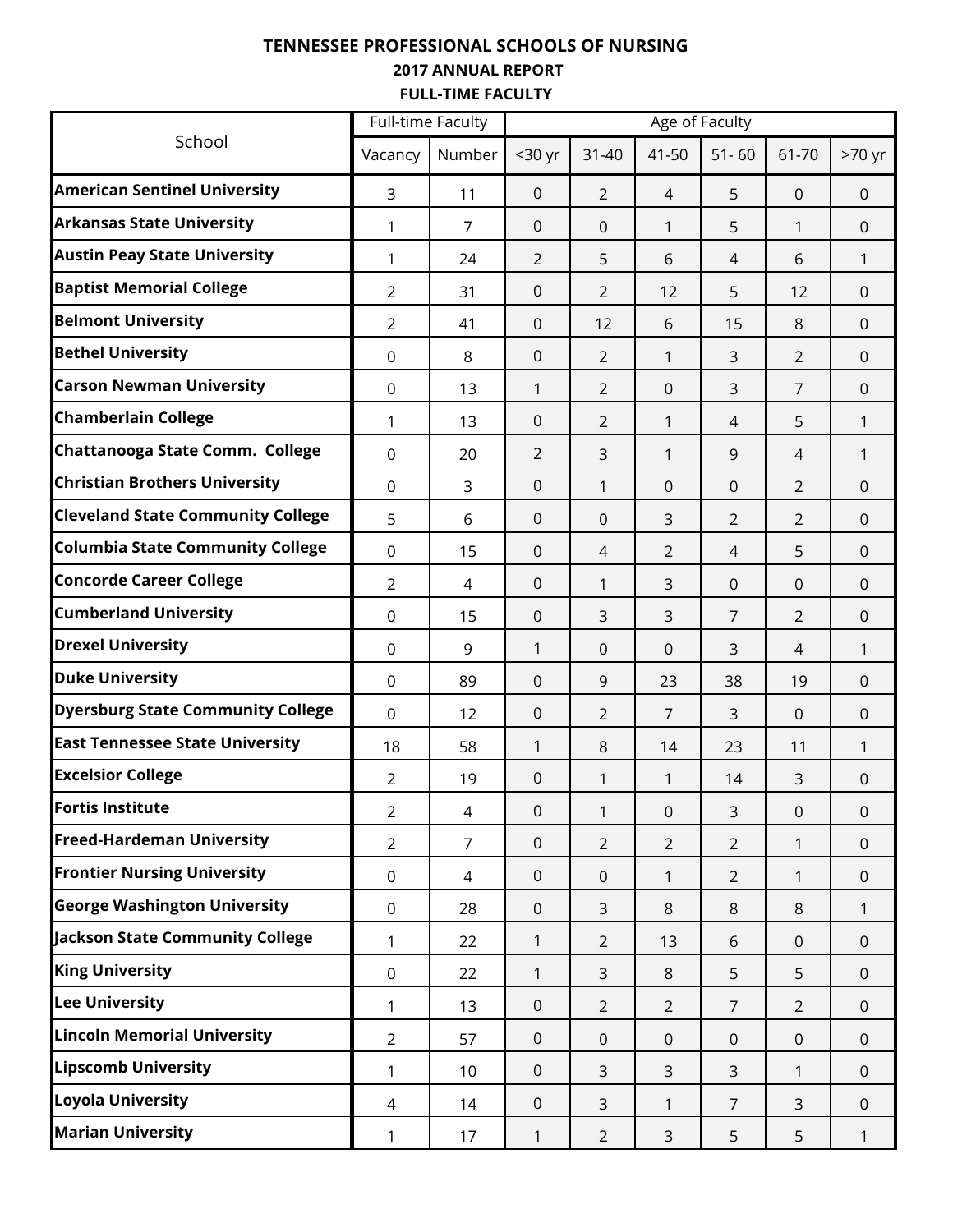### **TENNESSEE PROFESSIONAL SCHOOLS OF NURSING 2017 ANNUAL REPORT FULL-TIME FACULTY**

|                                            |                  | <b>Full-time Faculty</b> |                |                |                | Age of Faculty |                |                |
|--------------------------------------------|------------------|--------------------------|----------------|----------------|----------------|----------------|----------------|----------------|
| School                                     | Vacancy          | Number                   | $30$ yr        | $31 - 40$      | 41-50          | $51 - 60$      | 61-70          | >70 yr         |
| <b>Martin Methodist College</b>            | $\mathbf 0$      | 8                        | $\mathbf 0$    | $\overline{0}$ | 4              | 3              | 1              | $\mathbf{0}$   |
| <b>Maryville University</b>                | $\mathbf 0$      | 34                       | 0              | 5              | 13             | 15             | 1              | $\mathbf{0}$   |
| Middle TN School of Anesthesia             | $\mathbf 0$      | 8                        | $\mathbf 0$    | 0              | 4              | 4              | $\mathbf 0$    | $\mathbf{0}$   |
| <b>Middle Tennessee State University</b>   | $\overline{2}$   | 28                       | 0              | 6              | 6              | 11             | 5              | $\mathbf{0}$   |
| <b>Milligan College</b>                    | 1                | 9                        | $\mathbf 0$    | 1              | 2              | 3              | 3              | $\mathbf{0}$   |
| <b>Motlow State Community College</b>      | $\mathbf 0$      | 12                       | $\mathbf 0$    | 1              | 5              | 4              | $\overline{2}$ | $\overline{0}$ |
| <b>Nashville State Community College</b>   | 1                | 6                        | 1              | 0              | 2              | 1              | $\overline{2}$ | $\overline{0}$ |
| Northeast State Comm. College              | 2                | 10                       | 0              | 3              | 3              | 1              | 1              | 1              |
| <b>Pellissippi State Community College</b> | $\mathbf 0$      | 13                       | $\mathbf 0$    | 1              | 1              | 6              | 5              | $\Omega$       |
| <b>Regis University</b>                    | 0                | 8                        | 0              | $\Omega$       | 1              |                | 4              | $\mathbf 0$    |
| <b>Roane State Community College</b>       | 0                | 16                       | 1              | 1              | 1              | $\overline{7}$ | 5              | $\mathbf{0}$   |
| <b>Rocky Mountain University</b>           | 0                | $\overline{4}$           | 0              | 1              | $\Omega$       | 0              | $\overline{2}$ | $\mathbf 0$    |
| <b>Saint Joseph's College of Maine</b>     | 0                | $\overline{2}$           | 0              | 0              | 1              | 3              | 0              | $\mathbf 0$    |
| <b>Samford University</b>                  | 0                | 5                        | 0              | $\Omega$       | 1              | $\overline{2}$ | 1              | $\mathbf 0$    |
| <b>South College</b>                       | 10               | 9                        | 1              | 2              | 2              | $\overline{2}$ | 3              | $\mathbf 0$    |
| <b>Southern Adventist University</b>       | 0                | 23                       | 0              | 1              | 8              | 10             | 5              | $\mathbf 0$    |
| <b>Southern New Hampshire U</b>            | 2                | 10                       | 0              | 4              | 4              | $\overline{2}$ | 4              | $\Omega$       |
| <b>Southwest TN Comm. College</b>          | 2                | 8                        | 0              | 2              | 4              | 5              | $\Omega$       | $\mathbf 0$    |
| <b>St. Louis University</b>                | $\overline{2}$   | 52                       | 1              | 9              | 13             | 14             | 14             | 1              |
| <b>Tennessee State University</b>          | 12               | 25                       | 0              | $\mathbf{1}$   | 12             | 6              | 3              | $\mathbf 0$    |
| <b>Tennessee Technological University</b>  | 1                | 19                       | $\overline{2}$ | $\overline{4}$ | 4              | 10             | $\mathbf{1}$   | $\overline{0}$ |
| <b>Tennessee Wesleyan College</b>          | 1                | 8                        | $\mathbf 0$    | $\overline{2}$ | 1              | 3              | $\overline{2}$ | $\mathbf{0}$   |
| Trevecca Nazarene University*              | $\overline{2}$   |                          | $\mathbf 0$    | 12             | 6              | 15             | 8              | $\mathbf 0$    |
| <b>Tusculum College</b>                    | $\mathsf 0$      | $\overline{7}$           | $\mathbf 0$    | $\mathbf 0$    | 3              | $\overline{2}$ | $\overline{4}$ | $\overline{0}$ |
| <b>Union University</b>                    | $\overline{2}$   | 39                       | $\mathbf 0$    | 10             | $\overline{7}$ | 14             | 6              | $\overline{0}$ |
| <b>University of Alabama</b>               | $\mathbf 0$      | 16                       | $\overline{0}$ | 3              | 6              | $\overline{2}$ | 6              | $\overline{0}$ |
| <b>University of Alabama-Birmingham</b>    | $\mathbf 0$      | $\overline{7}$           | $\overline{0}$ | $\mathbf{1}$   | 4              | $\overline{2}$ | $\overline{2}$ | $\overline{0}$ |
| University of Arkansas**                   |                  |                          |                |                |                |                |                |                |
| <b>University of Memphis</b>               | 4                | 57                       | $\mathbf 0$    | 12             | 14             | 20             | 11             | $\overline{0}$ |
| <b>University of Michigan - Flint</b>      | $\boldsymbol{0}$ | 33                       | $\mathbf 0$    | $\mathbf 0$    | $\overline{7}$ | 10             | 14             | $\overline{2}$ |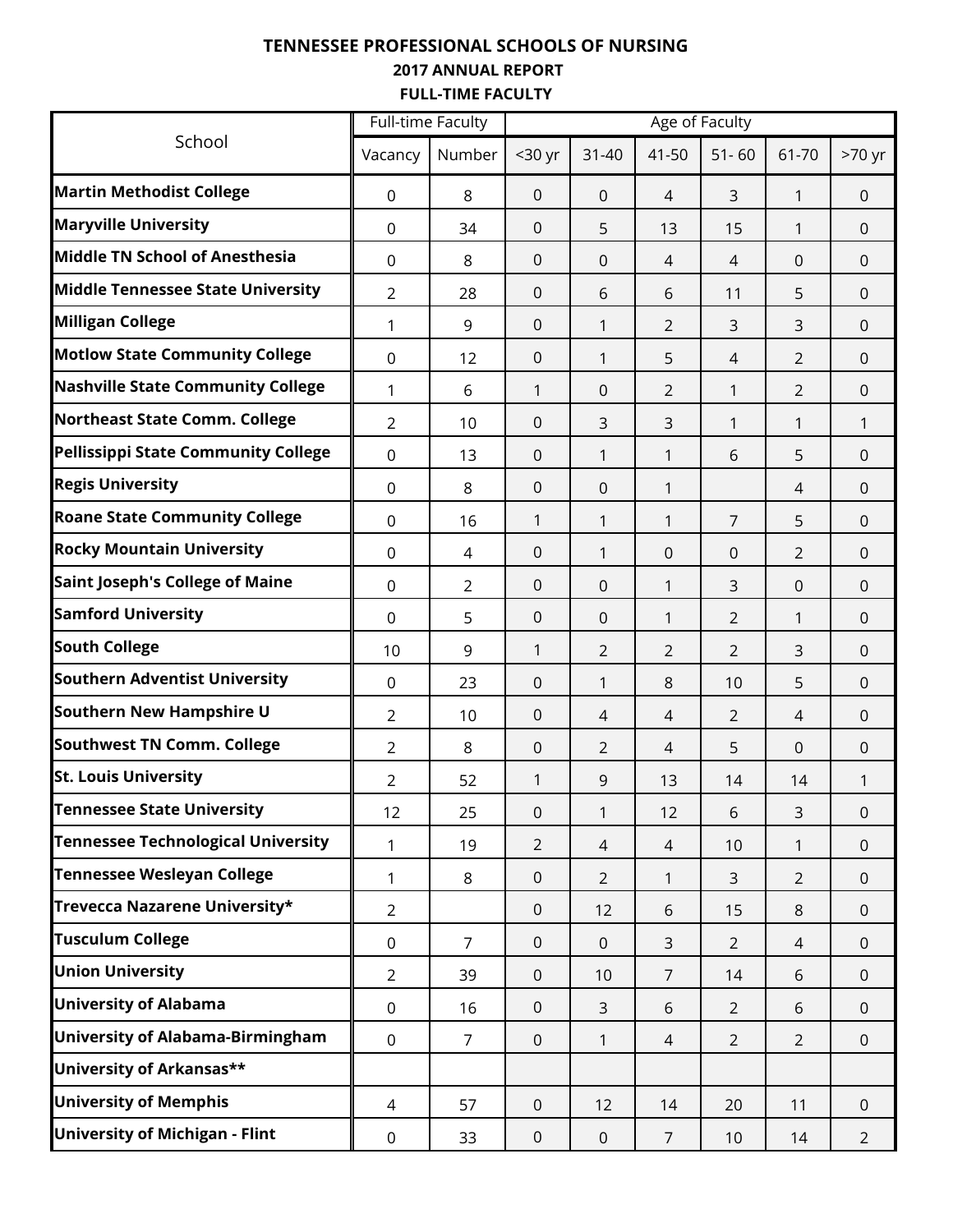### **TENNESSEE PROFESSIONAL SCHOOLS OF NURSING 2017 ANNUAL REPORT FULL-TIME FACULTY**

|                                         |         | <b>Full-time Faculty</b> |                |           |       | Age of Faculty |       |                |
|-----------------------------------------|---------|--------------------------|----------------|-----------|-------|----------------|-------|----------------|
| School                                  | Vacancy | Number                   | $30$ yr        | $31 - 40$ | 41-50 | $51 - 60$      | 61-70 | >70 yr         |
| <b>University of North Alabama</b>      | 1       | 24                       | 1              | 8         | 9     | $\overline{4}$ | 1     | $\mathbf{1}$   |
| <b>University of South Alabama</b>      | 0       | 24                       | $\Omega$       | 6         | 4     | 8              | 6     | $\Omega$       |
| <b>University of TN - Chattanooga</b>   | 1       | 30                       | $\Omega$       | 11        | 5     | 6              | 8     | $\Omega$       |
| <b>University of TN -Health Science</b> | 4       | 52                       | $\Omega$       | 4         | 11    | 18             | 18    | 1              |
| <b>University of TN - Knoxville</b>     | 2       | 64                       | 1              | 11        | 13    | 19             | 18    | $\overline{2}$ |
| <b>University of TN - Martin</b>        | 1       | 18                       | $\overline{2}$ | 4         | 4     | 4              | 3     | 1              |
| <b>Vanderbilt University</b>            | 3       | 127                      | 1              | 34        | 34    | 31             | 27    | $\Omega$       |
| <b>Walden University</b>                | 0       | 9                        |                |           |       | 1              | 4     | 3              |
| <b>Walters State Community College</b>  | 0       | 21                       | $\Omega$       | 3         | 8     | 4              | 5     | 1              |
| <b>Western Governors University TN</b>  | 0       | 92                       | 1              | 17        | 29    | 26             | 19    | $\Omega$       |
| <b>TOTALS</b>                           | 107     | 1533                     | 22             | 261       | 385   | 493            | 343   | 20             |
| *Belmont faculty<br>**Not reported      |         |                          |                |           |       |                |       |                |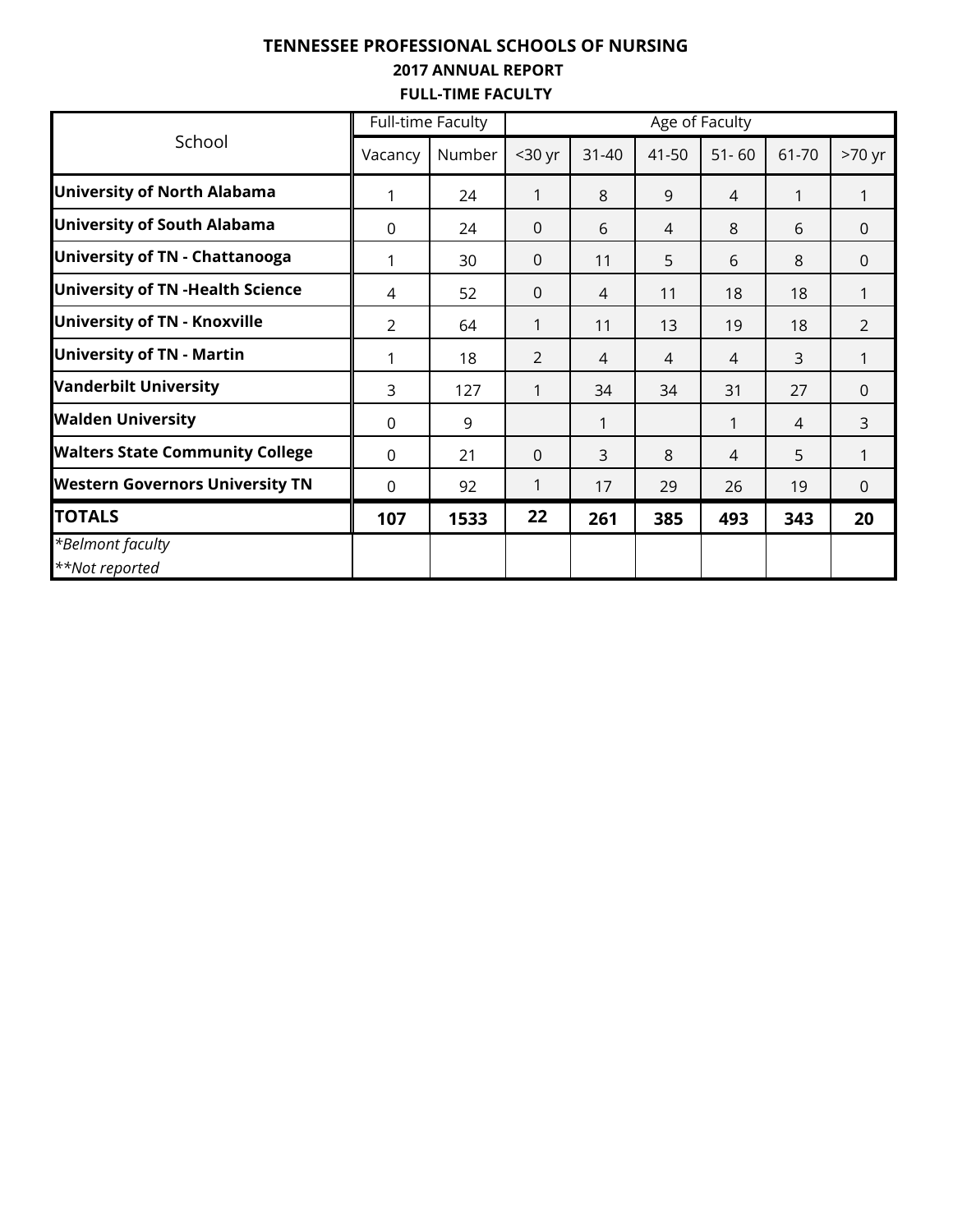# **TENNESSEE PROFESSIONAL SCHOOLS OF NURSING 2017 ANNUAL REPORT PART-TIME FACULTY**

|                                            | Part-time faculty |                |                |                |                | Age of faculty |                |                  |
|--------------------------------------------|-------------------|----------------|----------------|----------------|----------------|----------------|----------------|------------------|
| School                                     | Vacancy           | Number         | <30 yr         | $31 - 40$      | 41-50          | $51 - 60$      | 61-70          | >70 yr           |
| <b>American Sentinel University</b>        | 0                 | 52             | $\overline{0}$ | 2              | 21             | 26             | 3              | 0                |
| <b>Arkansas State University</b>           | 1                 | 3              | 0              | 0              | 0              | 1              | $\overline{2}$ | $\mathbf 0$      |
| <b>Austin Peay State University</b>        | $\boldsymbol{0}$  | 29             | 7              | 9              | 6              | 6              | 1              | $\pmb{0}$        |
| <b>Baptist Memorial College</b>            | $\mathbf 0$       | 21             | 0              | 10             | 6              | 3              | $\overline{2}$ | 0                |
| <b>Belmont University</b>                  | $\boldsymbol{0}$  | 79             | 29             | 26             | 12             | 8              | 3              | 1                |
| <b>Bethel University</b>                   | $\mathbf 0$       | $\overline{2}$ | 0              | $\overline{2}$ | $\mathbf 0$    | 0              | 0              | $\mathbf 0$      |
| <b>Carson Newman University</b>            | $\mathbf 0$       | 11             | 1              | 0              | 3              | 6              | 1              | $\boldsymbol{0}$ |
| <b>Chamberlain College</b>                 | 20                | 100            | 0              | 16             | 24             | 32             | 28             | 0                |
| <b>Chattanooga State Community College</b> | $\boldsymbol{0}$  | 21             | 0              | 5              | $\overline{4}$ | 3              | $\overline{7}$ | $\overline{2}$   |
| <b>Christian Brothers University</b>       | $\mathbf 0$       | $\mathbf{1}$   | $\Omega$       | 0              | 0              | 1              | 0              | $\mathbf 0$      |
| <b>Cleveland State Community College</b>   | 1                 | 11             | 4              | 4              | 1              | 1              | 1              |                  |
| <b>Columbia State Community College</b>    | 0                 | 8              | 0              | $\overline{2}$ | 3              | 3              | 0              | 0                |
| <b>Concorde Career College</b>             | 1                 | 1              | 0              | 0              | $\mathbf{1}$   | $\mathbf 0$    | 0              | $\boldsymbol{0}$ |
| <b>Cumberland University</b>               | 0                 | 42             | 3              | 17             | 6              | 9              | 6              | 1                |
| <b>Drexel University</b>                   | $\boldsymbol{0}$  | 11             | 1              | 0              | $\overline{2}$ | 0              | 4              | 4                |
| <b>Duke University</b>                     | $\mathbf 0$       | $\mathbf 0$    | 0              | 0              | 0              | 0              | 0              | 0                |
| <b>Dyersburg State Community College</b>   | 0                 | 17             | $\overline{2}$ | 8              | 3              | 3              | 1              | 0                |
| <b>East Tennessee State University</b>     | 0                 | 73             | 9              | 15             | 19             | 16             | 11             | 3                |
| <b>Excelsior College</b>                   | $\mathbf 0$       | 51             | 0              | 5              | 6              | 27             | 8              | 5                |
| <b>Fortis Institute</b>                    | 1                 | $\overline{2}$ | 0              | 0              | 0              | 2              | 0              | 0                |
| <b>Freed-Hardeman University</b>           | $\mathbf 0$       | 10             | $\overline{4}$ | 3              | 1              | 1              | 1              | $\mathbf 0$      |
| <b>Frontier Nursing University</b>         | $\mathbf 0$       | $\mathbf{1}$   | 0              | $\mathbf 0$    | 1              | 0              | 0              | $\mathbf 0$      |
| <b>George Washington University</b>        | $\boldsymbol{0}$  | 9              | 0              | 0              | 1              | 1              | 7              | $\pmb{0}$        |
| Jackson State Community College            | $\mathbf 0$       | $\mathbf 0$    | 0              | 0              | 0              | 0              | 0              | $\boldsymbol{0}$ |
| <b>King University</b>                     | $\mathsf 0$       | 40             | $\mathbf{1}$   | 8              | 12             | 13             | 6              | $\mathsf 0$      |
| <b>Lee University</b>                      | $\mathbf 0$       | 5              | $\mathbf{1}$   | $\mathbf 0$    | 4              | $\mathbf 0$    | $\overline{0}$ | $\mathbf 0$      |
| <b>Lincoln Memorial University</b>         | $\mathbf 0$       | $\mathbf 0$    | 0              | 0              | 0              | 0              | 0              | 0                |
| <b>Lipscomb University</b>                 | $\mathbf 0$       | 25             | 5              | 10             | 5              | 3              | $\overline{2}$ | $\mathbf 0$      |
| <b>Loyola University</b>                   | $\mathbf 0$       | $\overline{7}$ | $\mathbf 0$    | $\mathbf{1}$   | 0              | 3              | 3              | $\boldsymbol{0}$ |
| <b>Marian University</b>                   | $\mathbf 0$       | 32             | 6              | 11             | 5              | 6              | 3              | 1                |
| <b>Martin Methodist College</b>            | 0                 | 4              | 0              | 0              | 1              | $\overline{2}$ | 1              | 0                |
| <b>Maryville University</b>                | $\mathbf 0$       | $\mathbf 0$    | 0              | $\mathbf 0$    | 0              | $\mathbf 0$    | 0              | $\mathbf 0$      |
| Middle Tennessee School of Anesthesia      | $\mathbf 0$       | 13             | $\overline{0}$ | 3              | 3              | 5              | 1              | $\mathbf{1}$     |
| Middle Tennessee State University          | $\mathbf 0$       | 8              | 0              | 1              | $\overline{4}$ | 1              | $\overline{2}$ | 0                |
| <b>Milligan College</b>                    | $\mathbf 0$       | $\overline{2}$ | 0              | 1              | 0              | 0              | 1              | 0                |
| <b>Motlow State Community College</b>      | $\mathbf 0$       | 9              | $\mathbf 0$    | 3              | 3              | 3              | $\overline{0}$ | $\mathbf 0$      |
| <b>Nashville State Community College</b>   | $\mathbf 0$       | 8              | $\overline{4}$ | $\overline{4}$ | $\mathbf 0$    | $\mathbf 0$    | 0              | $\mathbf 0$      |
| <b>Northeast State Community College</b>   | $\mathsf 0$       | 4              | 0              | $\overline{2}$ | 1              | 1              | 0              | $\mathbf 0$      |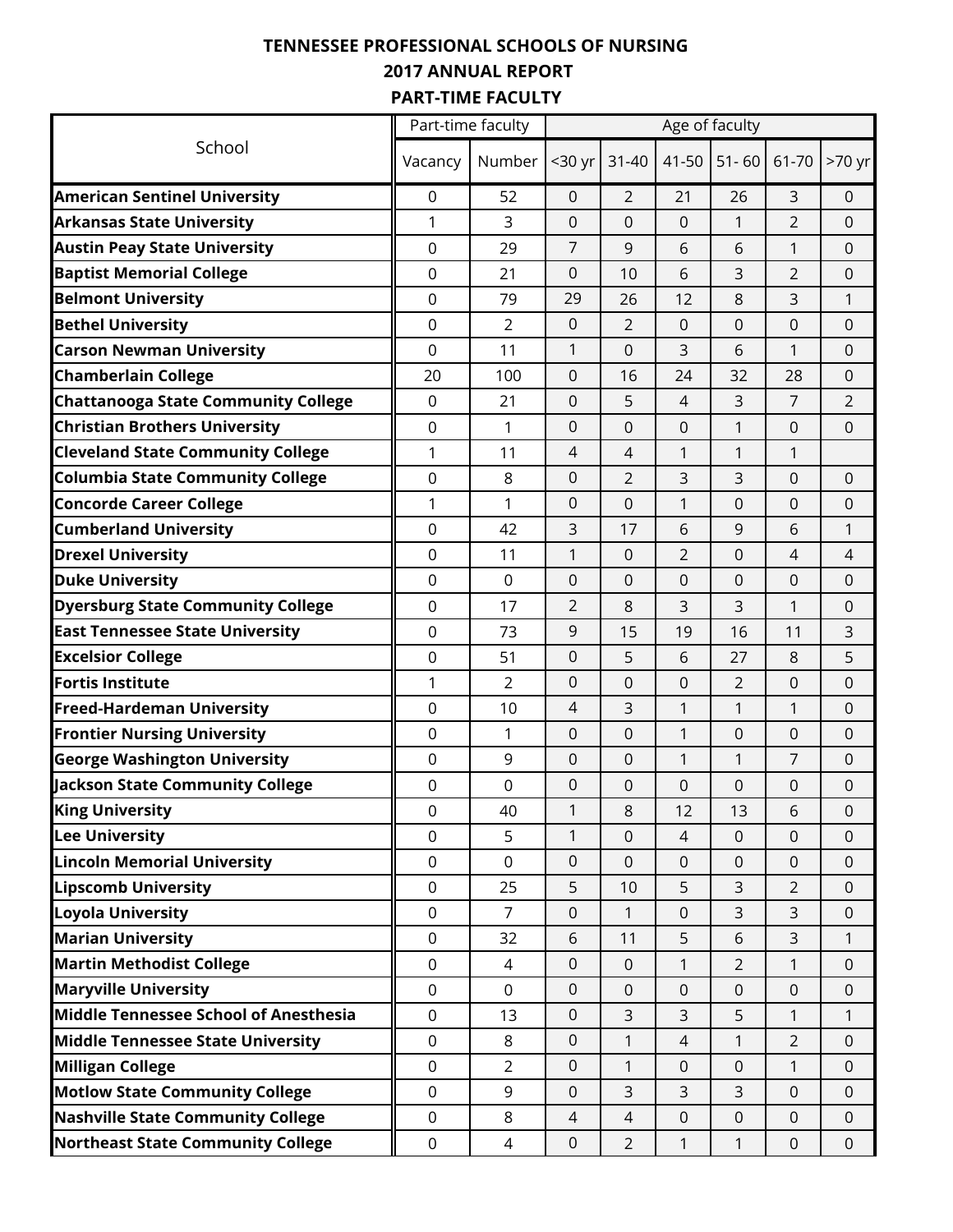# **TENNESSEE PROFESSIONAL SCHOOLS OF NURSING 2017 ANNUAL REPORT PART-TIME FACULTY**

|                                              |                     | Part-time faculty |                     |                |                | Age of faculty   |                |                     |
|----------------------------------------------|---------------------|-------------------|---------------------|----------------|----------------|------------------|----------------|---------------------|
| School                                       | Vacancy             | Number            | <30 yr              | $31 - 40$      | 41-50          | $51 - 60$        | 61-70          | >70 yr              |
| <b>Pellissippi State Community College</b>   | 0                   | 19                | 3                   | 3              | 5              | 8                | 0              | $\pmb{0}$           |
| <b>Regis University</b>                      | $\boldsymbol{0}$    | 2                 | $\overline{0}$      | 0              | 0              | $\mathbf 0$      | 2              | 0                   |
| <b>Roane State Community College</b>         | 0                   | 6                 | $\mathbf 0$         | 3              | 0              | $\overline{2}$   | 1              | $\mathbf 0$         |
| <b>Rocky Mountain University</b>             | 0                   | 15                | 0                   | 4              | $\overline{4}$ | $\overline{4}$   | 3              | $\mathbf 0$         |
| <b>Saint Joseph's College of Maine</b>       | 0                   | $\overline{2}$    | 0                   | 0              | $\overline{2}$ | 0                | 0              | 0                   |
| <b>Samford University</b>                    | 0                   | $\overline{0}$    | $\mathbf 0$         | 0              | 0              | $\mathbf 0$      | 0              | 0                   |
| <b>South College</b>                         | 0                   | 11                | $\mathbf{1}$        | 4              | 3              | 3                | 0              | $\mathbf 0$         |
| <b>Southern Adventist University</b>         | 0                   | 54                | 15                  | 13             | 7              | 11               | 8              | $\pmb{0}$           |
| Southern New Hampshire University            | 0                   | 108               | 4                   | 26             | 29             | 30               | 19             | 0                   |
| <b>Southwest Tennessee Comm. College</b>     | $\boldsymbol{0}$    | 12                | 0                   | 3              | 5              | 4                | 0              | 0                   |
| <b>St. Louis University</b>                  | 0                   | 81                | $\overline{7}$      | 18             | 19             | 22               | 10             | 5                   |
| <b>Tennessee State University</b>            | 0                   | 28                | 0                   | 8              | 15             | 4                | 1              | $\pmb{0}$           |
| <b>Tennessee Technological University</b>    | 0                   | 39                | 5                   | 10             | 11             | 10               | 3              | 0                   |
| <b>Tennessee Wesleyan College</b>            | 0                   | 10                | 4                   | $\overline{2}$ | $\mathbf 0$    | 3                | 0              | 1                   |
| Trevecca Nazarene University*                | 0                   | 79                | 29                  | 26             | 12             | 8                | 3              | 1                   |
| <b>Tusculum College</b>                      | $\overline{2}$      | 5                 | $\boldsymbol{0}$    | 1              | $\overline{2}$ | 0                | $\overline{2}$ | $\boldsymbol{0}$    |
| <b>Union University</b>                      | 0                   | 1                 | 0                   | 0              | 0              | 1                | 0              | 0                   |
| <b>University of Alabama</b>                 | $\mathbf 0$         | $\overline{2}$    | $\mathbf 0$         | 0              | $\mathbf 0$    | $\mathbf 0$      | $\overline{2}$ | $\boldsymbol{0}$    |
| <b>University of Alabama - Birmingham</b>    | $\mathbf 0$         | $\mathbf 0$       | $\mathbf 0$         | 0              | $\mathbf 0$    | $\mathbf 0$      | 0              | $\mathbf 0$         |
| University of Arkansas**                     |                     |                   |                     |                |                |                  |                |                     |
| <b>University of Memphis</b>                 | 10                  | 69                | 6                   | 23             | 14             | 14               | 12             | 0                   |
| <b>University of Michigan - Flint</b>        | 0                   | 74                | $\mathbf 0$         | 3              | 29             | 25               | 14             | 3                   |
| <b>University of North Alabama</b>           | 0                   | $\mathbf 0$       | $\mathbf 0$         | 0              | $\mathbf 0$    | $\mathbf 0$      | 0              | $\boldsymbol{0}$    |
| <b>University of South Alabama</b>           | 0                   | 31                | 1                   | 15             | 9              | 5                | 1              | 0                   |
| University of TN - Chattanooga               | $\mathsf{O}\xspace$ | 3                 | $\mathsf{O}\xspace$ | $\mathbf{1}$   | 1              | 1                | $\overline{0}$ | 0                   |
| <b>University of TN - Health Science Cnt</b> | $\overline{0}$      | 11                | $\overline{2}$      | $\mathbf{1}$   | 3              | $\overline{4}$   | $\mathbf{1}$   | $\mathbf 0$         |
| <b>University of TN - Knoxville</b>          | $\mathsf 0$         | 6                 | 0                   | $\mathbf{1}$   | $\mathbf{1}$   | $\boldsymbol{0}$ | $\overline{4}$ | 0                   |
| <b>University of TN - Martin</b>             | $\boldsymbol{0}$    | 1                 | 0                   | 1              | $\overline{0}$ | $\mathbf 0$      | 0              | 0                   |
| <b>Vanderbilt University</b>                 | $\mathbf 0$         | 43                | $\overline{4}$      | 5              | 17             | 3                | 8              | 3                   |
| <b>Walden University</b>                     | $\mathbf 0$         | 17                |                     | 3              | 3              | 3                | 8              | $\mathsf{O}\xspace$ |
| <b>Walters State Community College</b>       | $\boldsymbol{0}$    | 10                | 0                   | $\overline{2}$ | 3              | 3                | $\overline{2}$ | 0                   |
| <b>Western Governors University TN</b>       | $\mathbf 0$         | 15                | $\mathbf{1}$        | $\mathbf{1}$   | $\,8\,$        | 3                | $\overline{2}$ | $\mathbf 0$         |
| <b>TOTALS</b>                                | 36                  | 1466              | 159                 | 345            | 360            | 357              | 211            | 31                  |
| *Belmont faculty                             |                     |                   |                     |                |                |                  |                |                     |
| **Not reported                               |                     |                   |                     |                |                |                  |                |                     |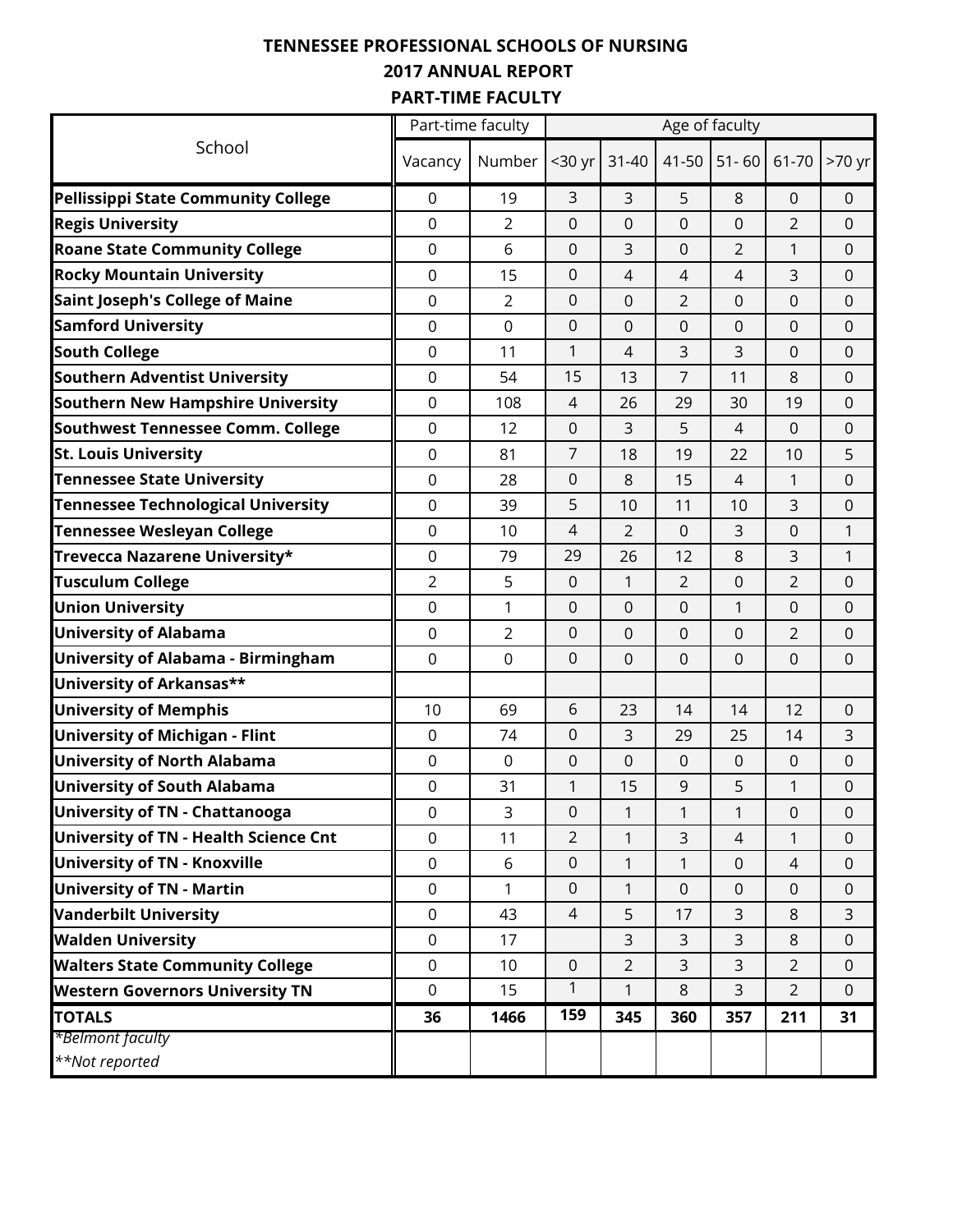| <b>TENNESSEE PROFESSIONAL SCHOOLS OF NURSING</b>                            |      |                |                                                 |      |                |       |      |      |       |      |                |       |                |             |              |
|-----------------------------------------------------------------------------|------|----------------|-------------------------------------------------|------|----------------|-------|------|------|-------|------|----------------|-------|----------------|-------------|--------------|
| Tennessee National Council Licensure Examination Results by Year and School |      |                |                                                 |      |                |       |      |      |       |      |                |       |                |             |              |
|                                                                             |      |                | <b>First Time Candidates: Associates Degree</b> |      |                |       |      |      |       |      |                |       |                |             |              |
| <b>SCHOOL</b>                                                               | 2013 |                |                                                 |      | 2014           |       |      | 2015 |       | 2016 |                |       | 2017           |             |              |
|                                                                             | No.  | Pass           | %Pass                                           | No.  | <b>Pass</b>    | %Pass | No.  | Pass | %Pass | No.  | <b>Pass</b>    | %Pass | No.            | <b>Pass</b> | %Pass        |
| <b>ASSOCIATE DEGREE</b>                                                     |      |                |                                                 |      |                |       |      |      |       |      |                |       |                |             |              |
| Aquinas College*                                                            | 132  | 92             | 70                                              | 120  | 96             | 80    | 95   | 80   | 84    | 80   | 68             | 85    | 63             | 39          | 62           |
| Chattanooga State Community College                                         | 117  | 110            | 94                                              | 149  | 143            | 96    | 110  | 105  | 95    | 158  | 154            | 97    | 107            | 107         | 100          |
| <b>Cleveland State Community College</b>                                    | 67   | 54             | 81                                              | 104  | 73             | 70    | 39   | 32   | 82    | 68   | 56             | 82    | 42             | 37          | 88           |
| Columbia State Community College                                            | 102  | 96             | 94                                              | 112  | 103            | 92    | 113  | 104  | 92    | 92   | 80             | 87    | 86             | 79          | 92           |
| Concorde Career College                                                     | 3    | $\overline{2}$ | 75                                              | 13   | 11             | 85    | 16   | 15   | 94    | 26   | 21             | 81    | 28             | 17          | 61           |
| <b>Dyersburg State Community College</b>                                    | 119  | 91             | 76                                              | 79   | 67             | 85    | 80   | 74   | 93    | 85   | 75             | 88    | 99             | 90          | 91           |
| <b>Excelsior College TN</b>                                                 |      |                |                                                 |      |                |       |      |      |       | 31   | 24             | 77    | 16             | 12          | 75           |
| Fortis Institute                                                            | 4    | 3              | 75                                              | 15   | 15             | 100   | 15   | 15   | 100   | 8    | $\overline{7}$ | 88    | 10             | 10          | 100          |
| ITT-Technical Institute*                                                    |      |                |                                                 | 18   | $\overline{7}$ | 39    | 24   | 17   | 71    | 43   | 27             | 63    | $\overline{2}$ | $\Omega$    | $\mathbf{0}$ |
| Jackson State Community College                                             | 145  | 134            | 92                                              | 125  | 118            | 94    | 112  | 108  | 96    | 89   | 85             | 96    | 86             | 86          | 100          |
| Lincoln Memorial University                                                 | 158  | 143            | 91                                              | 148  | 131            | 89    | 114  | 105  | 92    | 119  | 108            | 91    | 120            | 112         | 93           |
| Motlow State Community College                                              | 61   | 53             | 87                                              | 65   | 63             | 97    | 51   | 51   | 100   | 55   | 51             | 93    | 63             | 59          | 94           |
| Nashville State Community College                                           | 36   | 29             | 81                                              | 27   | 26             | 96    | 33   | 31   | 94    | 30   | 30             | 100   | 31             | 29          | 94           |
| Northeast State Community College                                           | 58   | 46             | 79                                              | 32   | 28             | 88    | 58   | 51   | 88    | 68   | 59             | 87    | 59             | 54          | 92           |
| Pellissippi State Community College                                         | 36   | 35             | 97                                              | 76   | 68             | 89    | 77   | 71   | 92    | 74   | 66             | 89    | 89             | 85          | 96           |
| Roane State Community College                                               | 94   | 79             | 84                                              | 82   | 69             | 84    | 67   | 62   | 93    | 82   | 75             | 91    | 71             | 67          | 94           |
| Southern Adventist University                                               | 132  | 117            | 89                                              | 119  | 91             | 76    | 123  | 102  | 83    | 175  | 144            | 82    | 99             | 87          | 88           |
| Southwest Tennessee Community College                                       | 63   | 61             | 97                                              | 74   | 67             | 91    | 59   | 53   | 90    | 61   | 46             | 75    | 66             | 58          | 88           |
| Tennessee State University                                                  | 107  | 64             | 60                                              | 87   | 68             | 78    | 96   | 78   | 81    | 81   | 59             | 73    | 74             | 47          | 64           |
| <b>Walters State Community College</b>                                      | 128  | 117            | 91                                              | 133  | 111            | 83    | 114  | 106  | 93    | 112  | 101            | 90    | 113            | 104         | 92           |
| <b>SUBTOTAL</b>                                                             | 1562 | 1326           | 85                                              | 1578 | 1355           | 85    | 1396 | 1260 | 90    | 1537 | 1336           | 86    | 1324           | 1179        | 83           |
| *2014 AD program enrollment closed                                          |      |                |                                                 |      |                |       |      |      |       |      |                |       |                |             |              |
| **2016 AD program closed                                                    |      |                |                                                 |      |                |       |      |      |       |      |                |       |                |             |              |